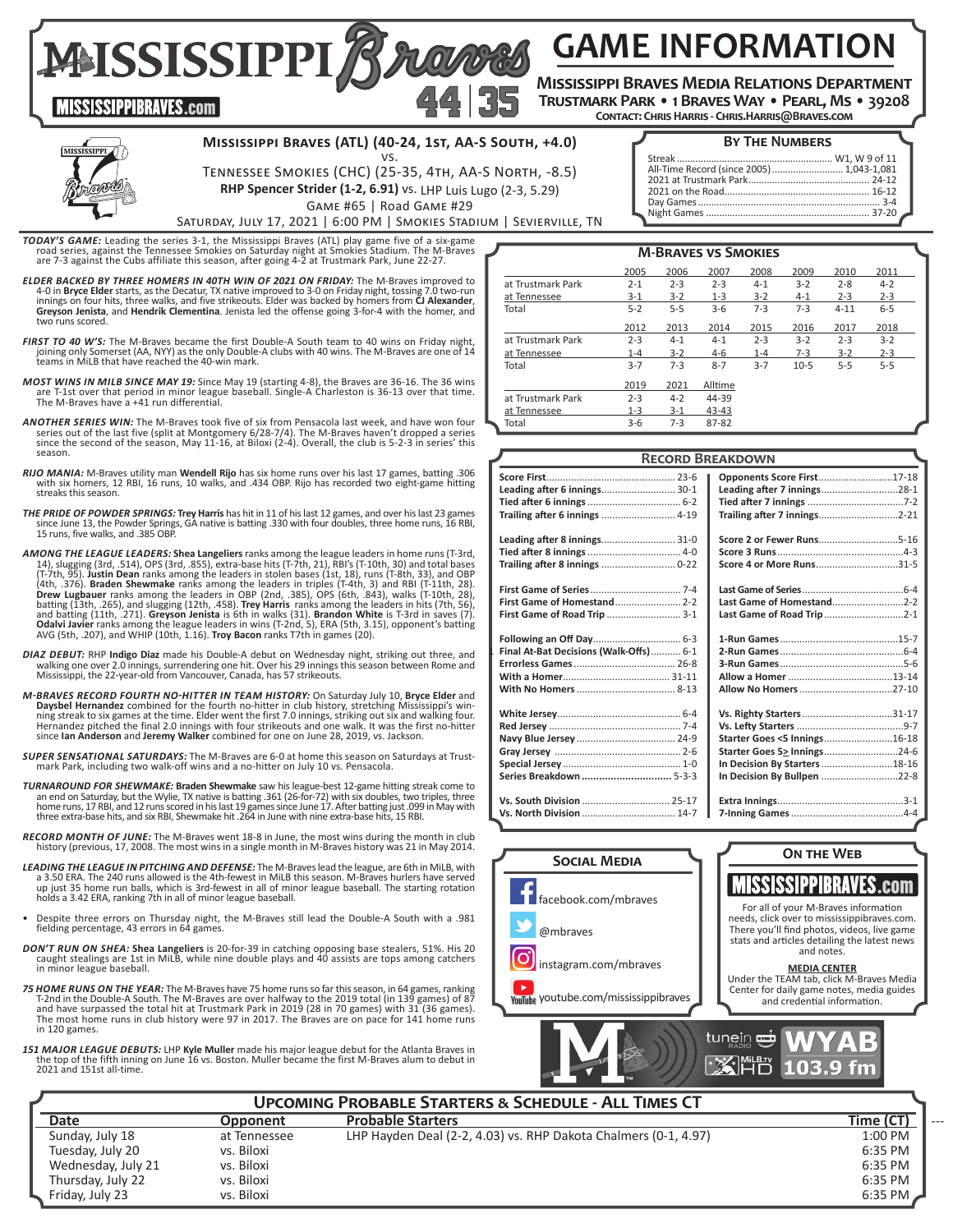# **RHP | Spencer Strider**

| <b>BATS: RIGHT</b>                                    | <b>THROWS: RIGHT</b>          |
|-------------------------------------------------------|-------------------------------|
| <b>Неіgнт:</b> 6-0                                    | <b>WEIGHT: 205</b>            |
| DOB: 10/28/98                                         | <b>OPENING DAY AGE: 22</b>    |
| <b>BORN:</b> COLUMBUS. OH                             | <b>RESIDES: KNOXVILLE, TN</b> |
| PREP: CHRISTIAN ACADEMY OF KNOXVILLE COLLEGE: CLEMSON |                               |
| <b>TWITTER: @SPENCERSTRIDER</b>                       |                               |
| <b>Acquired:</b> 4TH ROUND (126TH OVERALL), 2020      |                               |
|                                                       |                               |

### **TODAY'S GAME**

- 22-year-old RHP Spencer Strider makes his fourth Double-A start on Sunday in the series finale against Pensacola.
- Strider began his first professional season in Low-A August, and was promoted to High-A Rome on June 1, and to Mississippi on June 22. In seven starts between Low-A and High-A, Strider he posted no record, and a 1.50 ERA (5 ER/30 IP), 11 walks, 56 strikeouts and .144 opponents' batting average.

### **LAST TIME OUT**

• Strider earned his first professional win on Tuesday night in the series opener against the Blue Wahoos at Trustmark Park. The Knoxville native struck out 11 and walked three over 5.1 innings, yielding just one run on three hits.

### **2021 SPRING TRAINING**

• Made one appearance against Boston on March 13, allowed four earned runs on three hits with one walk and one strikeout in 1.0 inning of work.

### **2021 NOTES**

- Strider began his pro career with Low-A Augusta and made four starts, posting no record, and a 0.59 ERA (4 ER/14.2 IP), six walks, and 24 strikeouts.
- Promoted to High-A Rome on June 1 and made three starts for the Rome Braves, posting no record, and a 2.45 ERA (4 ER/14.2 IP), six walks, 24 strikeouts.
- *• Strider was promoted to Mississippi on June 22* after turning in the best start of his first professional season in Rome's extra-innings 7-5 loss against Bowling Green on June 18. He tossed a career-high six innings of one-run ball with one walk and 12 strikeouts, another career-high. A fourth inning solo home run was the only hit Strider allowed, and he took a no-decision after exiting in a 1-1 ballgame.
- In his first seven starts at the Single-A level, in 30 innings, Strider had 56 strikeouts compared to just 11 walks and an ERA of 2.45 prior to Mississippi promotion.

#### **2020 NOTES**

- In his first professional season, was added to Atlanta's 60-man player pool on August 17
- Spent the rest of the season at the club's alternate training site..

### **2018 NOTES**

• Made his professional debut with Rookie-Advanced Danville, pitching in 11 games, three starts.

### **AMATEUR**

- In three seasons with Clemson, went 5-2 with a 4.71 ERA (33 ER/63.0 IP) in 26 appearances, 10 starts...Struck out 89, an average of 12.7 per 9.0 innings.
- He missed the entire 2019 season after undergoing Tommy John surgery that February.
- He returned in 2020 and made a team-most four starts, allowing six runs in 12.0 innings (4.50 ERA) with 19 strikeouts.
- In his first season with the Tigers, 2018, was a Collegiate Baseball Freshman All-American, striking out 70 in 51.0 innings.
- Was a three-time ACC Academic Honor Roll member.
- Majored in political science.
- Before joining Clemson, attended the Christian Academy of Knoxville.
- He was Tennessee's Gatorade Player of the Year and Mr. Baseball as a senior, 2017... Drafted by the Cleveland Indians in the 35th round that year.

### **PERSONAL**

Grew up idolizing Corey Kluber.

|       |            |            | <b>2021 STATS</b> |    |     |       |          |            |
|-------|------------|------------|-------------------|----|-----|-------|----------|------------|
| G/GS  | <b>REC</b> | <b>ERA</b> | IP                | ER | BB. | SO HR |          | <b>AVG</b> |
| Δ / Δ | $1 - 2$    | 6.91       | 14.1 11           |    | 12  | 24    | $\Omega$ | .220       |

### **Braves Record when Strider:**

| Starts: 2-2 | Gets a Quality Start: 0-0 No Decision: 1-0 | <b>Relieves: NA</b> |
|-------------|--------------------------------------------|---------------------|
|             |                                            |                     |
|             |                                            |                     |
|             |                                            |                     |
|             |                                            |                     |
|             |                                            |                     |
|             |                                            |                     |
|             |                                            |                     |

### **Strider's 2021 Day-by-Day**

| AUGUSTA |      |                                                           |             |          |    |    |    |    |
|---------|------|-----------------------------------------------------------|-------------|----------|----|----|----|----|
| Date    | Opp. | <b>Decision/Result</b>                                    | $IP$ (PC/K) |          | ER | ΒB | SΟ | ΗR |
| 5/14    | @MB  | ND/W. 10-2                                                | 3.0(37/27)  | $\Omega$ |    |    |    |    |
| 5/19    | FAY  | ND/W. 7-3                                                 | 3.2(60/44)  | 0        |    |    | 10 |    |
| 5/25    | @COL | ND/W. 4-3                                                 | 4.2(69/41)  | 3        |    |    |    |    |
| 5/30    | @COL | ND/W. 5-3                                                 | 4.0 (70/46) |          |    |    |    |    |
|         |      | 4 GS. 0-0. 0.59 ERA. 15.1 IP. 1 ER. 5 BB. 32 SO. .118 AVG |             |          |    |    |    |    |

### **ROME**

| $\sim$ |      |                                                           |             |   |    |    |    |    |
|--------|------|-----------------------------------------------------------|-------------|---|----|----|----|----|
| Date   | Opp. | <b>Decision/Result</b>                                    | IP $(PC/K)$ |   | ER | ВB | SΟ | ΗR |
| 6/5    | @BG  | ND/L. 7-5                                                 | 4.0(77/46)  |   |    |    |    |    |
| 6/12   | ASH  | ND/W. 6-2                                                 | 4.2(80/47)  | 6 |    |    |    |    |
| 6/18   | ΒG   | ND/L, 7-5                                                 | 6.0(84/63)  |   |    |    |    |    |
|        |      | 3 GS, 0-0, 2.45 ERA, 14.2 IP, 4 ER, 6 BB, 24 SO, .170 AVG |             |   |    |    |    |    |

### **MISSISSIPPI**

| <b>JUNE</b> |      |                                                          |            |  |    |    |    |    |
|-------------|------|----------------------------------------------------------|------------|--|----|----|----|----|
| Date        | Opp. | Decision/Result IP (PC/K)                                |            |  | ER | ВB | SΟ | HR |
| 6/24        | TNS  | ND/W. 6-2                                                | 4.2(81/58) |  |    |    |    |    |
| 6/30        | @MTG | $L.1/L.6-3$                                              | 3.2(78/48) |  |    |    |    |    |
|             |      | 2 GS, 0-1, 5.40 ERA, 8.1 IP, 5 ER, 4 BB, 13 SO, .267 AVG |            |  |    |    |    |    |

#### **JULY**

| .    |            |                                                         |            |  |    |    |    |    |
|------|------------|---------------------------------------------------------|------------|--|----|----|----|----|
| Date | Opp.       | Decision/Result IP (PC/K)                               |            |  | ER | ВB | SΟ | ΗR |
| 7/6  | <b>PNS</b> | W.1/W. 8-1                                              | 5.1(84/54) |  |    |    |    |    |
| 7/11 | <b>PNS</b> | $L.2/L.10-4$                                            | 0.2(34/11) |  |    |    |    |    |
|      |            | 2 GS, 1-1, 9.00 ERA, 9.00 ERA, 6.0 IP, 6 ER, 8 BB, 11 K |            |  |    |    |    |    |

| <b>2021 M-BRAVES HIGHS</b> |
|----------------------------|
|                            |
|                            |
|                            |
|                            |
|                            |
|                            |
|                            |

| <b>CAREER HIGHS</b> |  |  |  |  |  |  |  |
|---------------------|--|--|--|--|--|--|--|
|                     |  |  |  |  |  |  |  |
|                     |  |  |  |  |  |  |  |
|                     |  |  |  |  |  |  |  |
|                     |  |  |  |  |  |  |  |
|                     |  |  |  |  |  |  |  |
|                     |  |  |  |  |  |  |  |
|                     |  |  |  |  |  |  |  |

### **Vs. Tennessee**

| Date        | W-L-ND | <b>ERA</b> | S٧ | $\blacksquare$ | ĸ | ER | BB | SO | HR |
|-------------|--------|------------|----|----------------|---|----|----|----|----|
| First start |        |            |    |                |   |    |    |    |    |

**PLAYER AVG AB H 2B 3B HR RBI BB SO**

|        | <b>SIKIDEK'S CAKEEK STATS</b> |            |  |            |                  |  |   |          |        |                         |                |     |            |               |    |    |     |           |             |            |  |
|--------|-------------------------------|------------|--|------------|------------------|--|---|----------|--------|-------------------------|----------------|-----|------------|---------------|----|----|-----|-----------|-------------|------------|--|
| Season | League                        | Team       |  | W L        | ERA G GS CG      |  |   |          | SHO SV |                         | $\blacksquare$ | HR. | ER         | HR            | HB | BB | IBB | <b>SO</b> | <b>WHIP</b> | <b>AVG</b> |  |
| 2021   | A                             | AUG        |  | $0\quad 0$ | 0.59 4           |  | 4 | 0        |        | 0                       | 15.1 6 1 1     |     |            | 0             | 0  |    |     | 32        | 0.72 .118   |            |  |
| 2021   | A+                            | <b>ROM</b> |  | $0\quad 0$ | 2.45 3           |  |   | 0        |        | 0                       | 14.2           | 944 |            |               |    | 6  | - 0 | 24        | 1.02        | .170       |  |
| 2021   | AA                            | MIS.       |  | 1 2        | 6.91 4 4         |  |   | $\Omega$ |        | - 0                     | 14.1           |     | 11 11 11   | $\Box$ $\Box$ | 0  | 12 | - 0 | 24        | 1.60        | .220       |  |
|        | <b>Career Minors</b>          | 3 Teams    |  |            | 1 2 3.25 11 11 0 |  |   |          | 0      | $\overline{\mathbf{0}}$ | 44.1           |     | 26 16 16 1 |               |    | 23 | 0   | 80        | 1.11        | .169       |  |

### **Strider's Career Stats**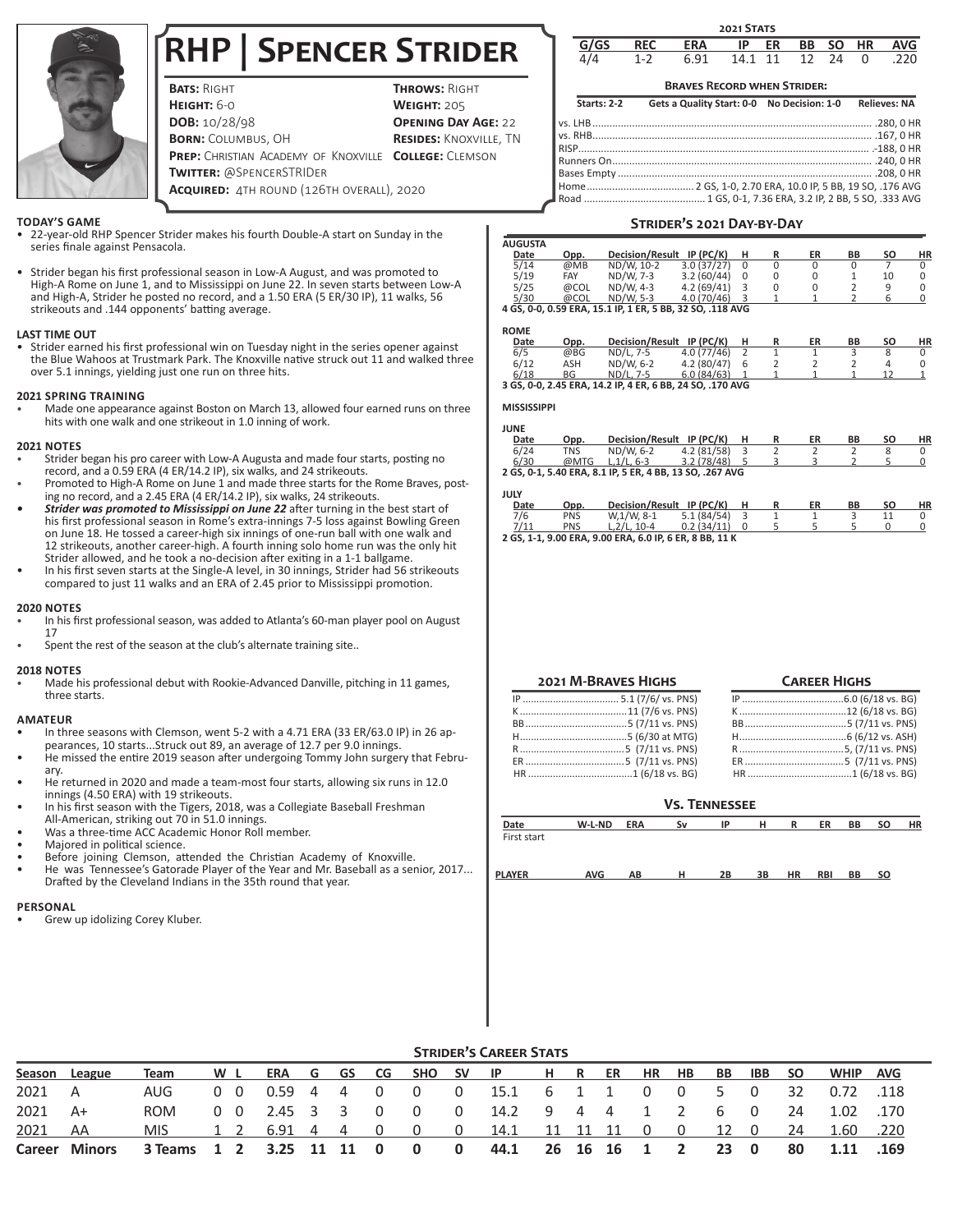### **Troy Bacon | RHP | 6-0, 190 | Tampa, FL | Sante Fe JC | 24**

|                                | $1001$ BACON [ NIII ] $\sigma$ b) 130 [ DAMI A) 1 E [ BANTETESC ] 27 |                        |
|--------------------------------|----------------------------------------------------------------------|------------------------|
| Games: 20                      | 2-0. 2.13 ERA                                                        | Strikeouts/Walks: 25/8 |
| Saves/Opp: 0/0                 | High $IP: 2.0$                                                       | High ER: 3             |
| Holds: 2                       | High SO: 4                                                           | High BB: 2             |
| Inherited Runners/Scored: 10/3 | vs. RHB: .182. 0 HR                                                  | vs. LHB: .316. 1 HR    |
|                                | <b>LAST FIVE OUTINGS</b>                                             |                        |

| Date | Opp.       | W-L<br><b>ERA</b> | Sv-H | ΙP  |  | ER | ВB | ΗR |
|------|------------|-------------------|------|-----|--|----|----|----|
| 7/15 | @т<br>TNS  | 2.13              |      |     |  |    |    |    |
| 7/13 | @TNS       | 2.16              |      |     |  |    |    |    |
| 7/9  | <b>PNS</b> | 1.90              |      |     |  |    |    |    |
| 7/4  | @MTG       | 1.64              |      | 1.0 |  |    |    |    |
| 7/1  | @MTG       | 1.71              | ц    | 1.0 |  |    |    |    |

#### **• 4th round (110th overall), 2017 - Santa Fe JC**

First M-Brave to 2 wins and no runs in first 9 games, 12.1 IP w/ 12 K's and 2 BB..

• Named M-Braves Pitcher of the Month in May (2-0, 0.00, 0 ER, 11.1 IP, 2 BB, 10 SO) • Did not play in 2020.

• Dealt an immaculate inning on 6/22 vs. TNS (6th inning)

- In 2019, made 26 appearances, 25 starts, all with High-A Florida
- Made six relief appearances in August and allowed one run in 12.1 innings (0.73 ERA), walking two and striking out 12.
- Split 2018 eason between High-A Florida and Single-A Rome, combining to go 3-2 with a 2.48 ERA (15 ER/54.1 IP), 55 strikeouts and four saves across 30 games.
- Allowed four runs in 0.1 innings in his professional debut for GCL Braves in 2017, before pitching to a 1.50 ERA (3 ER/18.0 IP) in his final 12 appearances.
- Committed to Mississippi State before forgoing his scholarship to sign with the Braves... In his one season at Santa Fe JC, was 4-2 with 1.23 ERA and 15 saves.

|                                  | DAYSBEL HERNÁNDEZ   RHP   6-1, 235   TOLLESON, AZ   24 |     |            |      |                     |   |  |    |                        |  |            |  |  |
|----------------------------------|--------------------------------------------------------|-----|------------|------|---------------------|---|--|----|------------------------|--|------------|--|--|
| Games: 14                        |                                                        |     |            |      | 3-0, 3.79 ERA       |   |  |    | Strikeouts/Walks: 29/8 |  |            |  |  |
| Saves/Opp: 0/2<br>High $IP: 2.0$ |                                                        |     |            |      |                     |   |  |    |                        |  | High ER: 2 |  |  |
| Holds: 2<br>High SO: 4           |                                                        |     |            |      |                     |   |  |    |                        |  | High BB: 2 |  |  |
| Inherited Runners/Scored: 4/1    |                                                        |     |            |      | vs. RHB: .200, 0 HR |   |  |    | vs. LHB: .226, 2 HR    |  |            |  |  |
| <b>LAST FIVE OUTINGS</b>         |                                                        |     |            |      |                     |   |  |    |                        |  |            |  |  |
| Date                             | Opp.                                                   | W-L | <b>ERA</b> | Sv-H | ΙP                  | н |  | ER | ВB                     |  | ΗR         |  |  |

#### 7/14 @TNS 3.79 S, 1 2.0 1 1 1 0 4 1 7/10 PNS 3.71 2.0 0 0 0 1 4 0 7/4 @MTG 4.20 1.0 0 0 0 0 2 0 7/1 @MTG 4.50 H, 3 1.2 2 0 0 3 1 0 6/25 TNS 5.11 BS, 2 1.0 2 1 1 1 1 0

#### **• Signed as a non-drafted free agent, September 13, 2017**

- **• \*\*ATLANTA BRAVES #15 PROSPECT (BA/#17 PROSPECT (MLB)\*\***
- Pitched the final 2.0 innings (4 K, 1 BB) of combined no-hitter on 7/10 vs. PNS (Elder).
- Began 2021 w/ Triple-A Gwinnett, 5 G, 0-1, 9.64 ERA, 5 ER, 4.2 IP, 3 BB, 5 K, 9.64 K/9IP
- Appeared in six spring training games for the Braves in 2021 and posted no record and a 9.00 ERA, 4 ER, 4 H, 5 SO, 4 BB
- In 2020, pitched for Caneros de Los Mochis in the Mexican Pacific Winter League and was 1-1 with a 3.24 ERA, 2 SV, 9 G, 8.1 IP, 8 SO, 3 BB
- Spent the entire 2019 season with High-A Florida, making 35 relief appearances...Led the club in saves (7), wins (5, tied) and appearances (35, tied)...Struck out 70 hitters in 52.2 innings, an average of 12.0 strikeouts per 9.0 innings... Limited opponents to a .184 batting average

|                          | WILL LATCHAM   RHP   6-2, 200   BRIARCLIFFE, PA   COASTAL CAROLINA   25 |      |                |               |                     |   |   |                         |                     |    |            |
|--------------------------|-------------------------------------------------------------------------|------|----------------|---------------|---------------------|---|---|-------------------------|---------------------|----|------------|
| Games: 16                |                                                                         |      |                | 2-1, 3.32 ERA |                     |   |   | Strikeouts/Walks: 15/10 |                     |    |            |
| Saves/Opp: 0/0           |                                                                         |      | High $IP: 2.0$ |               |                     |   |   |                         | High ER: 2          |    |            |
| Holds: 4                 |                                                                         |      |                |               | High $SO:3$         |   |   |                         |                     |    | High BB: 4 |
|                          | Inherited Runners/Scored: 3/3                                           |      |                |               | vs. RHB: .209, 2 HR |   |   |                         | vs. LHB: .216, 1 HR |    |            |
| <b>LAST FIVE OUTINGS</b> |                                                                         |      |                |               |                     |   |   |                         |                     |    |            |
| Date                     | Opp.                                                                    | W-L  | <b>ERA</b>     | Sv-H          | ΙP                  | н | R | ER                      | <b>BB</b>           | SΟ | <b>HR</b>  |
| 7/15                     | @TNS                                                                    |      | 3.32           |               | 2.0                 |   |   |                         |                     |    |            |
| 7/11                     | <b>PNS</b>                                                              |      | 3.20           |               | 1.0                 | O |   |                         |                     |    |            |
| 7/8<br>7/3               | <b>PNS</b>                                                              | W. 2 | 3.38           |               | 2.0                 |   |   |                         |                     |    |            |
| 6/30                     | @MTG<br>@MTG                                                            |      | 3.78<br>4.02   |               | 1.0<br>2.0          |   |   |                         |                     |    |            |
|                          |                                                                         |      |                |               |                     |   |   |                         |                     |    |            |

#### **• Acquired as a Minor League Free Agent on April 21, 2021**

Added to the M-Braves active roster on 5/11 from the developmental list

- Was originally drafted by the Cardinals in the 17th round in 2017
- Went 0-2 with a 7.08 ERA in 31 games (32 ER/40.2 iP), 20 walks 31 strikeouts for the Double-A Springfield Cardinals in 2019/
- Participated in early workouts and seminars as part of the Cardinals Spring Training Early Program (S.T.E.P.) in 2019.
- Named a Florida State League All-Star in 2018 for Palm Beach, ranked 2nd among Cardinals minor league pitchers with 12 saves and T-7th with 44 appearances.
- Ranked 4th among New York-Penn League relief pitchers in 2017, and 5th among Cardinals minor league pitchers with 12.03 strikeouts/9 IP.

| INDIGO DIAZ RHP   6-5, 250   N. VANCOUVER, CAN   MICHIGAN ST.   22 |             |     |                |      |                     |   |   |            |                       |    |           |  |  |  |
|--------------------------------------------------------------------|-------------|-----|----------------|------|---------------------|---|---|------------|-----------------------|----|-----------|--|--|--|
| Games: 1                                                           |             |     |                |      | 0-0, 0.00 ERA, 0 SV |   |   |            | Strikeouts/Walks: 3/1 |    |           |  |  |  |
| Saves/Opp: 0/0                                                     |             |     | High $IP: 2.0$ |      |                     |   |   |            | High ER: -            |    |           |  |  |  |
| Holds: 1                                                           | High $SO:3$ |     |                |      |                     |   |   | High BB: 1 |                       |    |           |  |  |  |
| Inherited Runners/Scored: 0/0                                      |             |     |                |      | vs. RHB: .250, 0 HR |   |   |            | vs. LHB: .000. 0 HR   |    |           |  |  |  |
| <b>LAST FIVE OUTINGS</b>                                           |             |     |                |      |                     |   |   |            |                       |    |           |  |  |  |
| Date                                                               | Opp.        | W-L | <b>ERA</b>     | Sv-H | ΙP                  | н |   | ER         | <b>BB</b>             | SΟ | <b>HR</b> |  |  |  |
| 7/14                                                               | @TNS        |     | 0.00           | H.1  | 2.0                 |   | O | $\Omega$   | $\Omega$              |    | $\Omega$  |  |  |  |

**• 27th round, 2019 - Michigan State**

• Transferred to M-Braves on 7/13 from High-A Rome w/ROM 18 G, 4-1, 1.00 ERA (3 ER/27.0 IP), 11 H, 7 BB, 54 SO - 7.71 SO/BB, 18.0 SO/9IP, 0.67 WHIP, 5 SV.

- Went more that 2.0 IP in 8 of 18 games with Rome... • Struck out 8 over 3.0 IP on 5/28 vs. GVL, 1 BB, 0 H, 0 R.
- 
- Finished May 4-0 with a 0.73 ERA (1 ER/12.1 IP), 4 BB, 27 SO in 7 games
- Went 2-4 with a 5.73 ERA for Mich. St. in '19, 29 BB, 51 SO, 44 IP, 7 SV, 25 games • Before Michigan St. played two seasons at Iowa Western Community College earning honorable mention NJCAA All-American honors as a sophomore...selected to play on the United States NJCAA National team
- Helped the Reivers to a 54-7 record, winning 36 consecutive games and the 4th-highest victory total in program history, advancing to the JUCO World Series.
- Played high school ball at Handsworth Secondary School in N. Vancouver

|                            | KURT HOEKSTRA   RHP   6-4. 225   GRAND RAPIDS, MI   W. MICHIGAN   28 |      |                     |                |            |                         |          |          |                                   |              |           |  |  |
|----------------------------|----------------------------------------------------------------------|------|---------------------|----------------|------------|-------------------------|----------|----------|-----------------------------------|--------------|-----------|--|--|
| Games: 13                  |                                                                      |      | 3-0, 3.18 ERA, 1 SV |                |            | Strikeouts/Walks: 16/17 |          |          |                                   |              |           |  |  |
| Saves/Opp: 1/1<br>Holds: 0 |                                                                      |      |                     | High $IP: 2.0$ |            |                         |          |          |                                   | High ER: 3   |           |  |  |
|                            | High SO: 4<br>Inherited Runners/Scored: 5/5<br>vs. RHB: .167. 0 HR   |      |                     |                |            |                         |          |          | High BB: 4<br>vs. LHB: .200. 0 HR |              |           |  |  |
|                            | <b>LAST FIVE OUTINGS</b>                                             |      |                     |                |            |                         |          |          |                                   |              |           |  |  |
| Date                       | Opp.                                                                 | W-L  | <b>ERA</b>          | Sv-H           | IP         | н                       | R        | ER       | <b>BB</b>                         | SΟ           | <b>HR</b> |  |  |
| 7/11<br>7/6                | <b>PNS</b><br><b>PNS</b>                                             |      | 3.18<br>2.45        |                | 2.1<br>1.0 | 4<br>0                  | っ<br>0   | 0        | 0                                 |              | 0         |  |  |
| 7/2                        | @MTG                                                                 |      | 2.63                |                | 2.0        |                         |          | 0        |                                   |              | 0         |  |  |
| 6/29                       | @MTG                                                                 | W, 3 | 3.09                |                | 1.0        | 0                       | $\Omega$ | 0        | 0                                 | $\mathbf{1}$ | 0         |  |  |
| 6/24                       | TNS                                                                  |      | 3.38                |                | 1.1        | 1                       | $\Omega$ | $\Omega$ | 1                                 | 1            | $\Omega$  |  |  |

### **• 21st round (630th overall), 2015**

• No runs over 8 games, 8.2 IP, 7 BB, 11 SO, 6/1-7/6

- 2-0, 0.00 ERA, in 6 games, 5.2 IP, 6 BB, 5 SO in June
- Was on the Development List from May 18 to June 7.
- Appeared in two spring games for the Braves and 1.0 overall inning, allowing one run on two hits with four walks and one strikeout.
- Received a non-roster invitation to Atlanta's Spring Training in 2020...Made two relief appearances, allowing no runs in 2.2 innings...Walked three and struck out three.
- After spending the first four years of his professional career as an infielder, converted to pitching in 2019...Made 38 appearances between Rome, Florida, Mississippi and Gwinnett going 1-5 with a 1.81 ERA (13 ER/64.2 IP), 30 walks and 79 strikeouts... Averaged 11.0 strikeouts per 9.0 innings and limited opponents to a .221 average.
- Career .247 hitter with nine home runs, 86 RBI and 28 SB in five seasons.

| SEAN MCLAUGHLIN   RHP   6-0, 210   MARIETTA, GA   GEORGIA   26 |                          |                         |  |  |  |  |  |  |  |  |
|----------------------------------------------------------------|--------------------------|-------------------------|--|--|--|--|--|--|--|--|
| Games: 18                                                      | 3-1, 6.33 ERA            | Strikeouts/Walks: 20/10 |  |  |  |  |  |  |  |  |
| Saves/Opp: 0/1                                                 | High $IP: 2.0$           | High ER: 4              |  |  |  |  |  |  |  |  |
| Holds: 0                                                       | High $SO:3$              | High $BB:2$             |  |  |  |  |  |  |  |  |
| Inherited Runners/Scored: 5/1                                  | vs. RHB: .196. 2 HR      | vs. LHB: .471, 1 HR     |  |  |  |  |  |  |  |  |
|                                                                | <b>LAST FIVE OUTINGS</b> |                         |  |  |  |  |  |  |  |  |

| Date | Opp.       | W-L | <b>ERA</b> | Sv-H        | ID  | н | ER | BВ | SΟ | ΗR |
|------|------------|-----|------------|-------------|-----|---|----|----|----|----|
| 7/15 | @TNS       |     | 6.04       |             | 1.0 |   |    |    |    |    |
| 7/11 | <b>PNS</b> |     | 6.33       |             | 2.0 | ₹ |    |    |    |    |
| 7/9  | PNS        |     | 6.52       |             | 2.0 |   |    |    |    |    |
| 7/3  | @MTG       |     | 7.27       |             | 1.0 | 0 |    |    |    |    |
| 6/29 | @MTG       |     | 7.71       | $H, \Delta$ | 0.2 |   |    |    |    |    |
|      |            |     |            |             |     |   |    |    |    |    |

#### **• 19th round (570th Overall), 2015**

• Spent the entire 2019 season with High-A Florida and made 35 relief appearances, tied for the most on the team...Finished 25 games and had four saves, totals that were both second on the club...Allowed only one run in seven July outings.

- Went 1-7 with a 6.14 ERA (40 ER/58.2 IP) in 40 games between Florida and Mississinni in 2018.
- Was 0-2 with a 7.50 ERA in 11 appearances in 2018 with the M-Braves
- As a junior at Georgia in 2015, posted a 4-5 record and 4.67 ERA in 15 appearances including nine starts. In 71.1 innings, he had 31 walks and 57 strikeouts. He was 9-12 with a 4.24 ERA in his Bulldog career.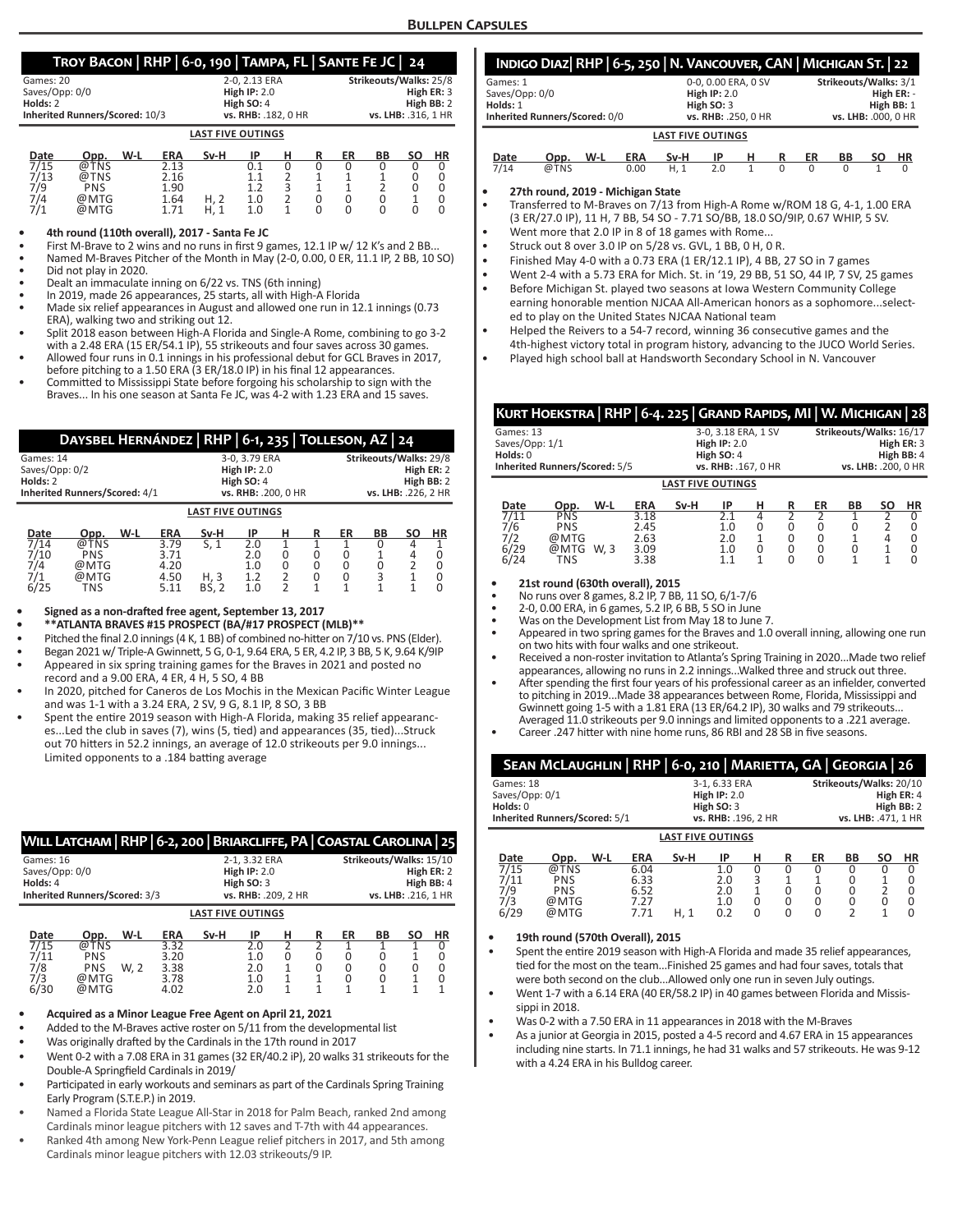### **Emmanuel Ramirez | RHP | 6-2, 190 | Puerto, Plata, DR | 26**

| Games: 13                     | 2-0.8.82 ERA. 1 SV       | Strikeouts/Walks: 20/8 |
|-------------------------------|--------------------------|------------------------|
| Saves/Opp: 0/0                | High $IP: 2.2$           | High ER: 4             |
| Holds: 0                      | High SO: 4               | High BB: 2             |
| Inherited Runners/Scored: 3/0 | vs. RHB: .263. 2 HR      | vs. LHB: .357. 2 HR    |
|                               | <b>LAST FIVE OUTINGS</b> |                        |
| $ -$                          | . .                      | $\cdots$               |

| Date           | Opp.       | W-L  | <b>ERA</b> | Sv-H | ID  |  | ER | BB | ΗR |
|----------------|------------|------|------------|------|-----|--|----|----|----|
| $\frac{7}{15}$ | TNS<br>ര്. |      | 8.82       |      | U.L |  |    |    |    |
| 7/11           | PNS        |      | 7.47       |      | 2.0 |  |    |    |    |
| 7/8            | PNS        | W. 2 | 7.90       |      | 1.0 |  |    |    |    |
| 7/3            | @MTG       |      | 8.53       |      |     |  |    |    |    |
| 6/29           | @MTG       |      | 9.00       |      | 1.0 |  |    |    |    |

**• Signed to a minor league contract by the Braves on 5/18/21**

• Earned first M-Braves save on 6/23 vs. TNS with 1.2 IP, 0 R, 1 BB, 2 SO.

- Split the 2019 season between Double-A Amarillo and Triple-A El Paso in the Padres organization, going 8-8 with a 6.19 ERA (89 ER/129.1 IP), 116 strikeouts, 50 walks in 27 games, 21 starts.
- Pitched at three levels of the Padres system in 2018 going 8-8 with a 4.28 ERA (55 ER/115.2 IP), 136 strikeouts, 37 walks in 31 games, 16 starts.
- Originally signed by San Diego as a non-drafted free agent on November, 19, 2012.

|                                                    |                              |     |            |                          |                     |                | МАТТ WITHROW   RHP   6-4, 235   ODESSA, TX   ТЕХАЅ ТЕСН   27 |                    |                         |                |            |  |  |  |  |
|----------------------------------------------------|------------------------------|-----|------------|--------------------------|---------------------|----------------|--------------------------------------------------------------|--------------------|-------------------------|----------------|------------|--|--|--|--|
| Games: 16 (3 starts)                               |                              |     |            |                          | 1-0.1.97 ERA.1 SV   |                |                                                              |                    | Strikeouts/Walks: 38/18 |                |            |  |  |  |  |
| Saves/Opp: 0/0                                     |                              |     |            |                          | High $IP: 4.0$      |                |                                                              |                    |                         |                | High ER: 2 |  |  |  |  |
| Holds: 1                                           |                              |     |            |                          | High $SO: 5$        |                | High BB: 3                                                   |                    |                         |                |            |  |  |  |  |
| Inherited Runners/Scored: 0/0                      |                              |     |            |                          | vs. RHB: .200. 0 HR |                |                                                              | vs. LHB: 128. 1 HR |                         |                |            |  |  |  |  |
|                                                    |                              |     |            | <b>LAST FIVE OUTINGS</b> |                     |                |                                                              |                    |                         |                |            |  |  |  |  |
| Date                                               | Opp.                         | W-L | <b>ERA</b> | Sv-H                     | ΙP                  | н              | R                                                            | ER                 | ВB                      | SΟ             | ΗR         |  |  |  |  |
| $\overline{\overline{\overline{a}}$ $\overline{b}$ | $\bigcirc$ $\top$ $\bigcirc$ |     | 170        |                          | $\sim$ $\sim$       | $\overline{a}$ | $\sim$                                                       | $\sim$             | $\overline{ }$          | $\overline{ }$ | $\sim$     |  |  |  |  |

| pucc | っしゃ・       | . | $\blacksquare$ | ---  |           | <br> | . | -- | ~ |  |
|------|------------|---|----------------|------|-----------|------|---|----|---|--|
| 7/15 | @TNS       |   | 1.78           |      |           |      |   |    |   |  |
| 7/6  | <b>PNS</b> |   | 2.12           | H, Z | 1.0       |      |   |    |   |  |
| 6/30 | @MTG       |   | 2.20           |      | <b>CC</b> |      |   |    |   |  |
| 6/20 | <b>BIR</b> |   | 1.93           |      | 1.0       |      |   |    |   |  |
| 6/16 | <b>BIR</b> |   | 2.01           |      | 2.0       |      |   |    |   |  |
|      |            |   |                |      |           |      |   |    |   |  |

### **• 6th round (180th Overall), 2015**

- Just 1 ER allowed over his first 7 outings (3 starts), 19 K's, 11 BB's, 0.52 ERA
- Holding opponents to just a .117 batting average so far this year
- Struck out five and walked two over 2.0 innings on Opening Night (5/5 vs. PNS) in his first M-Braves outing since 2017.
- Missed most of 2017 and 2018 seasons with right shoulder impingement syndrome
- Combined to make 19 appearances, 10 starts in 2019, between High-A Florida and the GCL Braves, going 4-4 with a 4.02 ERA (21 ER/47.0 IP), 22 walks and 51 strikeouts... Missed the first month of the season recovering from a 2018 season-ending injury.
- Father, Mike, played baseball at Texas (1980-81) and was drafted in the seventh round of the 1981 MLB Draft by the Chicago White Sox... played parts of three seasons in the White Sox organization while advancing to Double-A (1981-84).
- Brother, Chris, was drafted No. 20 overall in the first round of the 2007.

### **Brandon White | RHP | 6-2, 215 | Chapin, SC | Lander U | 26**

|                               | LACT FIVE OUTINGS   |                         |
|-------------------------------|---------------------|-------------------------|
| Inherited Runners/Scored: 0/0 | vs. RHB: .185. 1 HR | vs. LHB: .265. 0 HR     |
| Holds: 2                      | High $SO:3$         | High BB: 2              |
| Saves/Opp: 7/8                | High $IP: 2.0$      | High ER: 3              |
| Games: 19                     | 3-1, 2.86 ERA, 7 SV | Strikeouts/Walks: 23/13 |

|      | <b>LAST FIVE OUTINGS</b> |      |            |      |     |   |   |    |    |    |           |  |  |
|------|--------------------------|------|------------|------|-----|---|---|----|----|----|-----------|--|--|
| Date | Opp.                     | W-L  | <b>ERA</b> | Sv-H | IP  |   | R | ER | ΒB | SΟ | <b>HR</b> |  |  |
| 713  | യ.<br>TNS                |      | 2.66       |      |     |   |   |    |    |    |           |  |  |
| 7/9  | <b>PNS</b>               | W. 3 | 2.86       |      | 2.0 |   |   |    |    |    |           |  |  |
| 74   | @MTG                     |      | 3.15       | H, 2 | 1.0 |   |   |    |    |    |           |  |  |
|      | @MTG                     |      | 2.84       |      | 1.0 | 6 | b | ∽  |    |    |           |  |  |
| 6/27 | TNS                      |      | 1.50       |      | 2.0 |   |   |    |    |    |           |  |  |

**• 12th round (349th Overall), 2017**

- 7-for-8 in save opps, ranking 3rd in the league
- Gave up his first run of 2021 in his sixth outing on 5/25 vs. MTG
- Made 34 relief appearances between High-A Florida (33 G) and Mississippi (1 G), going 3-5 with a 1.35 ERA (8 ER/53.1 IP), 27 walks and 61 strikeouts.
- Posted the lowest ERA on the Fire Frogs (1.40; min. 15.0 IP).
- Also led the club in games finished (26) and tied for second in saves (4).
- Named a Florida State League Mid-Season All-Star. (Had a 0.89 ERA (3 ER/30.1 IP) with 12 walks and 32 strikeouts prior to the break)
- Was a South Atlantic League Mid-Season All-Star in2017 with Rome after going 1-0 with a 1.67 ERA and eight saves in 20 appearances over the season's first half.

| BROOKS WILSON   RHP   6-2, 205   LAKELAND, FL   STETSON   25 |                          |                         |
|--------------------------------------------------------------|--------------------------|-------------------------|
| Games: 18                                                    | 2-1, 2.30 ERA, 1 SV      | Strikeouts/Walks: 43/13 |
| Saves/Opp: 0/1                                               | High $IP: 2.1$           | High ER: 2              |
| Holds: $3$                                                   | High $SO:6$              | High BB: 2              |
| Inherited Runners/Scored: 8/4                                | vs. RHB: .213, 0 HR      | vs. LHB: . 180, 1 HR    |
|                                                              | <b>LAST FIVE OUTINGS</b> |                         |

| Date | Opp. | W-L | <b>ERA</b> | Sv-H | ΙP  | н | ER | ΒB | SΟ | ΗR |
|------|------|-----|------------|------|-----|---|----|----|----|----|
| 7/16 | @TNS |     | 2.30       |      | 2.0 | 4 |    |    |    |    |
| 7/11 | PNS  |     | 1.78       |      | 1.0 |   |    |    |    |    |
| 7/8  | PNS  |     | 1.85       |      | 1.0 |   |    |    |    |    |
| 7/4  | @MTG |     | 1.54       | H. 3 | 1.0 |   |    |    |    |    |
| 6/29 | @MTG |     | 1.61       |      | 11  |   |    |    | ∽  |    |

#### **• 7th round (202nd Overall), 2018**

• No runs allowed over five outings, 6/17-7/4, 7.2 IP, 1 BB, 13 SO.

- Didn't allowed a run in first 8.1 innings of 2021 with 14 strikeouts and four walks.
- Made 24 appearances, 11 starts, all with High-A Florida in 2019.

• Went 3-3 with a 2.60 ERA (18 ER/62.1 IP), 16 walks and 56 strikeouts in his starts...

Posted a 2.16 ERA (6 ER/25.0 IP) as a reliever. • Began his professional career by making 17 relief appearances between Rookie

Advanced Danville and Single-A Rome, registering a 1.30 ERA (4 ER/27.2IP) with nine walks and 25 strikeouts.

- Has made a total of 11 starts in his career.
- Baseball America First Team All-American in 2018 for Stetson (FL), had 20 saves in 32

### **STARTING PITCHER BREAKDOWN**

|    | <b>Player</b> | Team       | T W L |                |                                |                |                | ERA G GS CG SHO GF HLD SV SVO IP H R ER HR HB BB IBB SO AVG |              |                |            |                      |    |             |                |          |      |  |         |
|----|---------------|------------|-------|----------------|--------------------------------|----------------|----------------|-------------------------------------------------------------|--------------|----------------|------------|----------------------|----|-------------|----------------|----------|------|--|---------|
| 26 | Deal. H       | MIS.       |       | $\overline{2}$ | 4.03 12 12 0                   |                |                | 0                                                           | $\Omega$     | $\overline{0}$ | $0\quad 0$ | 58.0 57              |    | 28 26 3     |                | 6        | 23 0 |  | 48.259  |
| 58 | Elder. B      | MIS.       | R 3   | $\overline{0}$ | 2.74 4                         | $\overline{4}$ | $\overline{0}$ | 0                                                           | $\Omega$     | $\overline{0}$ | $0\quad 0$ | 23.0 13              | 77 |             | $\overline{1}$ | 1        | 10 0 |  | 21 .173 |
| 48 | Javier. O     | MIS.       | R 5 2 |                | 2.55 11 11 0                   |                |                | $\Omega$                                                    | $\mathbf{0}$ | $\overline{0}$ | $0\quad 0$ | 53.0 37 16 15 2      |    |             |                | 6        | 20 0 |  | 54 .198 |
| 15 | Strider. S    | MIS.       | R 1 2 |                | 6.91 4 4 0                     |                |                | $\overline{0}$                                              | $\Omega$     | $\overline{0}$ | $0\quad 0$ | 14.1 11              | 11 | 11 0        |                | $\Omega$ | 12 O |  | 24 220  |
| 49 | Vodnik. V     | MIS.       | R 0 2 |                | 4.50 6 6 0                     |                |                | 0                                                           | $\Omega$     | $\overline{0}$ | $0\quad 0$ | 18.0 16 9 9 2        |    |             |                | $\Omega$ | 10 0 |  | 22.239  |
| 40 | Withrow. M    | MIS.       | R 0 0 |                | $0.90 \quad 3 \quad 3 \quad 0$ |                |                | $\begin{matrix} 0 & 0 & 0 & 0 & 0 \end{matrix}$             |              |                |            | 10.0 4               |    | 1 1 1 0 6 0 |                |          |      |  | 7.125   |
|    |               | <b>MIS</b> |       |                | 18 16 3.42 64                  | 640            |                | 0                                                           | $\mathbf{0}$ | $\mathbf{0}$   | $0\quad 0$ | 295.0 235 118 112 14 |    |             |                | 21 117 0 |      |  | 281.221 |

### **Bullpen pitcher breakdown**

| #  | <b>Player</b>    | Team       |     | W |              | ERA G GS CG            |      |          |                         | <b>SHO</b> | GF.           | <b>HLD</b> | <b>SV</b> | <b>SVO</b>               | IP.           | - H  | R    | ER           | HR            | HB BB        |      |          |               | <b>IBB SO AVG</b> |
|----|------------------|------------|-----|---|--------------|------------------------|------|----------|-------------------------|------------|---------------|------------|-----------|--------------------------|---------------|------|------|--------------|---------------|--------------|------|----------|---------------|-------------------|
| 33 | Bacon, T         | MIS        |     |   |              | 2.13                   | 20   |          | 0                       | 0          | 6             |            | 0         |                          | 25.1          | - 22 | 6    | 6            |               |              |      |          | 25            | .237              |
| 16 | Diaz. I          | <b>MIS</b> | R   | 0 | 0            | $0.00 \quad 1 \quad 0$ |      |          | $\overline{\mathbf{0}}$ | $\Omega$   | 0             |            | 0         | $\overline{\mathbf{0}}$  | $2.0^{\circ}$ |      | 0    | 0            | 0             | $\mathbf{1}$ |      |          | 3             | .167              |
| 21 | Hernández, D MIS |            | R — | 3 | 0            | 3.79 14 0              |      |          | $\Omega$                | $\Omega$   | 10            | 3          |           | $\overline{\phantom{a}}$ | 19.0 15       |      | 9    | 8            | $\mathcal{P}$ | $\mathbf{1}$ | 8    | $\Omega$ | 29            | .211              |
| 48 | Javier, O        | <b>MIS</b> | R.  | 0 | 0            | 27.00 1                |      | $\Omega$ | 0                       | $\Omega$   | 0             | $\Omega$   | 0         | $\Omega$                 | 1.1           | 3    | 4    |              |               | $\Omega$     |      |          | $\mathcal{P}$ | .500              |
| 18 | Latcham, W       | <b>MIS</b> | R 2 |   | $\mathbf{1}$ | 3.32 16 0              |      |          | $\overline{0}$          | 0          | 5.            | 4          | 0         | - 0                      | 21.2 17       |      | 10 8 |              | 3             | 2            | 11 1 |          |               | 16 .213           |
| 14 | McLaughlin, SMIS |            | R   | 3 | $\mathbf{1}$ | 6.04 18 0              |      |          | 0                       |            |               |            |           |                          | 22.1          | 27   | 17   | 15           |               | 1            | 9    |          | 21            | - 300             |
| 9  | Ramirez. E       | <b>MIS</b> | R 2 |   | $\Omega$     | 8.82 13 0              |      |          | $\overline{0}$          |            | $\mathcal{P}$ | $\Omega$   |           |                          | 16.1 21       |      | 18   | - 16         | 4             | $\Omega$     | 10 0 |          |               | 21 .309           |
| 20 | White, B         | <b>MIS</b> | R.  | 3 |              | 2.66 19 0              |      |          | $\Omega$                | 0          | 15.           |            |           | 8                        | 23.2 19       |      | 11   |              |               | 1            | 13 1 |          |               | 26 .216           |
| 43 | Wilson, B        | <b>MIS</b> | R   |   |              | 2.30                   | 18 0 |          | 0                       |            | 5.            |            |           |                          | 271           | - 19 |      |              |               |              | 13   |          | 43            | .196              |
| 40 | Withrow. M       | MIS.       | R 1 |   | 0            | 2.13                   | -13  |          |                         |            |               |            |           |                          | 25.1          |      | q    | <sub>b</sub> |               |              | 14   |          | 33.           | .189              |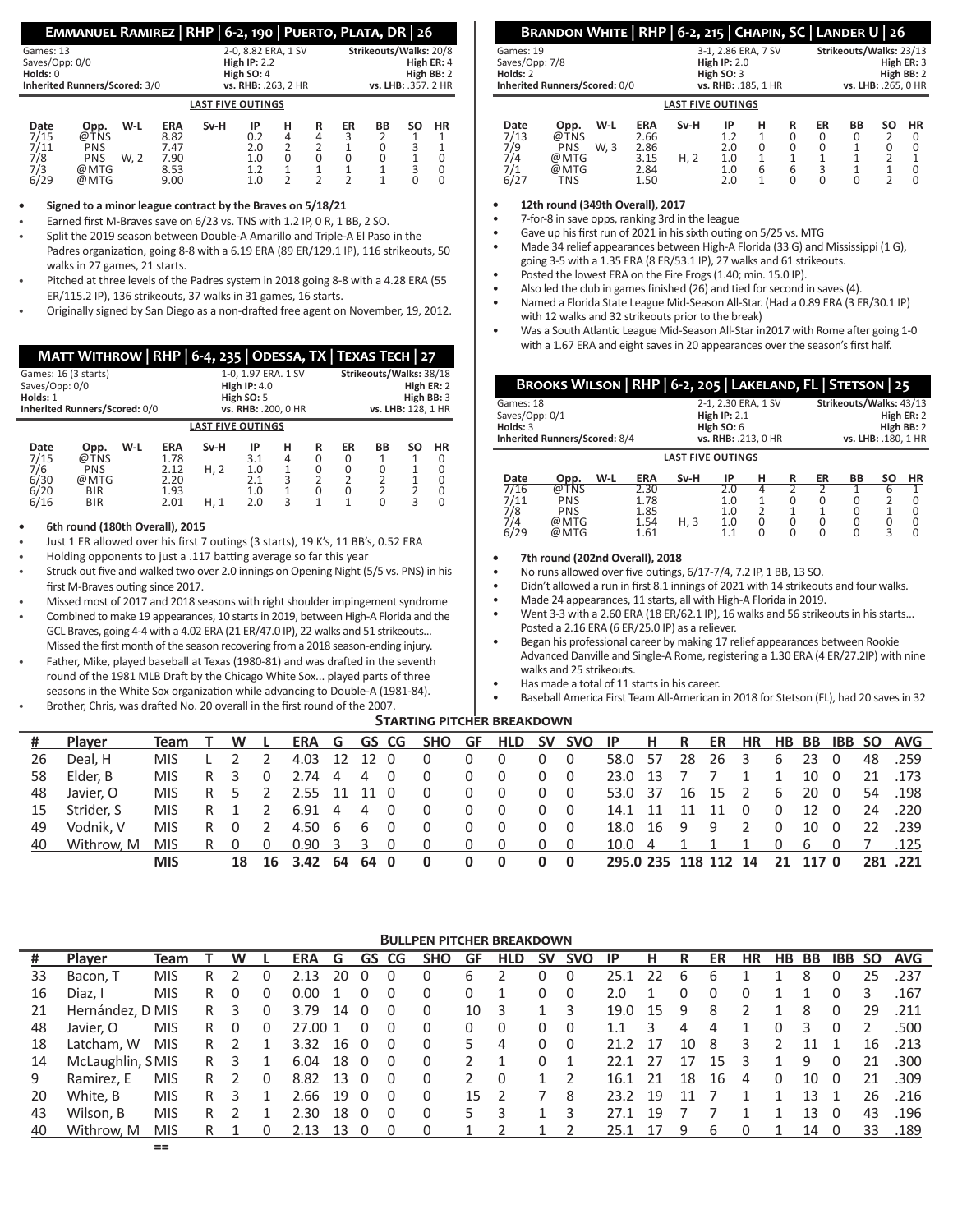### **CJ Alexander | INF | 6-5, 225 | Fort Wayne, IN | SCOF | 24**

| Last Game: 1-4, HR, RBI, R, 2 K            | High Hits: 2 | Last HR: 7/16 at TNS        |
|--------------------------------------------|--------------|-----------------------------|
| Series:: 3-14, 2 HR, 4 RBI, 2 R, 4 BB, 6 K | High Runs: 2 | <b>Multi-Hit Games: 5</b>   |
| <b>Current Streak: 1</b>                   | High HR: 1   | vs. LHP: .118. 2 HR. 7 RBI  |
| Season Long Streak: 5                      | High RBI: 3  | vs. RHP: .187, 5 HR, 13 RBI |

- 7th round (202nd Overall), 2018 \*\*ATLANTA BRAVES #20 PROSPECT (MLB)\*\*<br>Hit first homer on 5/9 vs. PNS then a 2-HR game on 5/16 at BLX (2nd of career)<br>Went without a home run from June 1 until<br>Received a non-roster invite
- 
- 

- runs, a double, and appeared in ten total games this spring.<br>• Appeared in two 2020 spring training games...Took two at-bats and went hitless with<br>• Appeared in two 2020 spring training games...Took two at-bats and went hi
- In his first full pro season in 2019, limited to 43 games because of two separate inju-<br>ries...Hit .117 (15-for-128) with two doubles, two HR and eight RBI w/FLA/MIS<br>Sidelined three months with right elbow inflammation, fr
- 
- Hit his only two homers in the same game, on 8/7 at Jacksonville, his first career<br>multi-homer game.
- Played 3 seasons between Ball State, 2016-17, and the State College of Florida in 18

### **Justin Dean | OF | 5-8, 188 | Mauldin, SC | Lenoir-Rhyne | 24**

| Last Game: 1-3, 3B, R, BB                  | High Hits: 3 | <b>Last HR: 7/10 vs. PNS</b> |
|--------------------------------------------|--------------|------------------------------|
| Series: 4-12, 2B, 3B, RBI, 4R, 2BB, SB, 3K | High Runs: 2 | <b>Multi-Hit Games: 11</b>   |
| Current Streak: 3, 7 of 8                  | High HR: 1   | vs. LHP: .258. 0 HR. 5 RBI   |
| Season Long Streak: 5                      | High RBI: 2  | vs. RHP: .252. 3 HR. 21 RBI  |

- 
- 
- 
- **17th Round (502nd Overall), 2018 \*\*ATLANTA BRAVES #26 PROSPECT (MLB)\*\***<br>First career four-hit game on 6/13 at BLX (4-5, 2B, 3 RBI), 2nd on 6/17 vs. BIR (4-4, RBI, R)<br>Hit his first home run, a solo shot on 5/12 at Bliox
- going 2-for-8 with a run and two stolen bases.<br>
 Appeared in three spring training games in 2020, had one hit in three at-bats with a strikeout.<br>
 Selected as Single-A Rome's Player of the Year in 2019 by the Braves.<br>
•
- 
- 
- percentage (.431) and OPS (.817). Played three seasons collegiately, 2016-18, at Lenoir-Rhyne in Hickory, N.C…In 141 games, batted .367/.467/.532 (202-for-551) with 34 doubles, a school-record 12 triples, 11 home runs, 88 RBI and 34 stolen bases.

### **Greyson Jenista | INF | 6-4, 230 | Houston, TX | Wichita St. | 24**

| Last Game: 3-4, HR, RBI, 2 R, K           | High Hits: 2 | Last $HR: 7/6$ vs. PNS      |
|-------------------------------------------|--------------|-----------------------------|
| Series: 7-17, 2 HR, 2 RBI, 4 R, 2 BB, 4 K | High Runs: 1 | <b>Multi-Hit Games: 8</b>   |
| <b>Current Streak: 1</b>                  | High HR: 1   | vs. LHP: .143. 2 HR. 6 RBI  |
| Season Long Streak: 4                     | High RBI: 2  | vs. RHP: .260. 7 HR. 15 RBI |

**• 2nd Round (49th Overall), 2018 - \*\* #27 PROSPECT (BA)/#19 PROSPECT (MLB)\*\***

- Hit first HR in G1 of doubleheader on 5/7 vs. PNS...next on 5/12 at BLX
- Hit game-winning HR on 5/20 G2 vs. CHA 2-run HR, bot 6 in 3-1 win • Received a non-roster invitation to Atlanta's Spring Training in 2020...played in nine games and went 3-for-12 (.250) with two home runs, two RBI, two walks
- and four runs scored...He was one of four Braves' to hit multiple home runs during the spring slate. • In his first full pro season in 2019, split the campaign between Florida and
- Mississippi...hit .233/.318/.349 (99-for-424) with nine home runs, 55 RBI and 42 runs scored in 130 games.
- M-Braves Player of the Month in July...26 games batted .333/.402/.481 (27-for-81), leading the club in each of those three categories…Also hit three home runs and drove in 12.
- College teammate with PHI INF Alex Bohm...Hit .318 over 171 games for Wichita.

### **Drew Lugbauer | C/1B | 6-4, 225 | Pleasant Valley, NY | Michigan | 24**

| Last Game: $0-4.2K$         | High Hits: 3 | <b>Last HR: 7/11 vs. PNS</b> |
|-----------------------------|--------------|------------------------------|
| Series: 0-16, R, 3 BB, 12 K | High Runs: 3 | <b>Multi-Hit Games: 12</b>   |
| <b>Current Streak: -4</b>   | High HR: 1   | vs. LHP: .293. 1 HR. 4 RBI   |
| Season Long Streak: 5       | High RBI: 4  | vs. RHP: .254. 6 HR. 21 RBI  |
|                             |              |                              |

- **• 11th Round (320th Overall), 2017**
- Go-ahead 2-run home run on 6/29 at MTG
- Homers in consecutive games, 6/8 and 6/11 at BLX
- Hit first HR of 2021 on 5/16 at BLX off MIL rehabber Bobby Wahl
- Season high 4 RBI, 3-for-4, and a 437-foot HR (2) on 5/28 vs. MTG
- Played 127 games for High-A Florida in 2019 and led the club and finished fourth in the Florida State League in home runs (16)...Also had a team-best 26 doubles... Along with his one triple, totaled 43 extra-base hits, the third most in the FSL.
- All-Big Ten freshman team while helping the Wolverines win a conference title in 2015...played both third base and catcher at Michigan.
- Led Michigan with 12 home runs and a .518 slugging percentage in 2017
- Grew up a Mets fan and favorite player was David Wright and Carlos Beltran

# **Hendrik Clementina | C | 6-2, 250 | Willemstad, Curacao | 23**

| Last Game: 1-4. HR. RBI. R. K          | High Hits: 1 | Last $HR: 7/16$ at TNS     |
|----------------------------------------|--------------|----------------------------|
| <b>Series:</b> 3-13, HR, RBI, R, BB, K | High Runs: 1 | <b>Multi-Hit Games: 1</b>  |
| Current Streak: 1                      | High HR: 1   | vs. LHP: .087. 1 HR. 2 RBI |
| Season Long Streak: 2                  | High RBI: 2  | vs. RHP: .118. 1 HR. 0 RBI |

- **Minor League Free Agent on February 11, 2021**<br>• Activated from the Development List on 7/13, placed on 6/23.
- 
- Hit first homer on 5/13 at BLX
- Broke out of an 0-for-27 on 6/18 with a single • In 2020, played for Unipol Bologna of the Italian Baseball League and hit .278 (5-
- for-18) with three home runs, 11 RBI, five walks and a .440 OBP in six games. • Has been selected to mid-season All-Star teams in the Reds organization from 2017-2019.
- In 2019, ranked among all Reds farm hands in HR (14, T5th) and RBI (54, T7th). In 2018 slugged a career-best .497 in 96 games...His 18 home runs were fourth
- among Cincinnati minor leaguers. • Was traded by the LAD to Cincinnati on 7/31/17 along with OF Scott Van Slyke
- for LHP Tony Cingrani.

### **Trey Harris | OF | 6-0, 225 | Austell, GA | Mizzou | 25**

| Last Game: 1-5, 2B, RBI, R, 2 K on Thurs  |              | High Hits: $4(6/2$ at PNS) | Last HR: 7/13 at TNS        |
|-------------------------------------------|--------------|----------------------------|-----------------------------|
| Series: 5-14, 2 2B, HR, 5 RBI, 3 R, BB, K | High Runs: 3 |                            | <b>Multi-Hit Games: 15</b>  |
| Current Streak: 4, 11 of 12               | High HR: 1   |                            | vs. LHP: .281. 0 HR. 3 RBI  |
| Season Long Streak: 7                     | High RBI: 3  |                            | vs. RHP: .266, 4 HR, 23 RBI |
|                                           |              |                            |                             |

- **• 32nd Round (952nd Overall), 2018 \*\*BRAVES #26 (BA)/#14 (MLB)\*\***
- Season-high 7-game hitting streak 6/30-7/8 (11-for-31, .350, 2B, 2 HR, 6 RBI)
- Game winning hit on 5/19 vs. CHA single in 8th of 4-3 win
- Had a 4-hit game on 6/2 at PNS with 2 doubles
- Received a non-roster invite to Atlanta's spring training for a second straight year...Hit .286 (4-for-14) with a double, run, three RBI, walk and stolen base in 13 games. Had his only multi-hit game on March 12 vs. Minnesota entering the game as a replacement for Marcell Ozuna.
- Non-Roster invite in 2020 in 11 games and went 3-for-15 (.200) with one
- triple, one home run, three RBI and two runs scored.
- 2019 Atlanta Braves Minor League Player of the Year and Florida Player of the Year by the Braves... Combined to hit .323/.389/.498 (152-for-470) with 14 home runs, 73 RBI, 8 stolen bases and 73 runs scored in 131 games w/ROM/FLA/MIS
- Graduated from McEachern (GA) HS, approximately 13 miles from Truist Park

## **Shea Langeliers | C | 6-0, 225 | Keller, TX | Baylor | 23**

| <b>Last Game:</b> 0-4. K         | High Hits: 4                          | Last $HR: 6/30$ at MTG       |
|----------------------------------|---------------------------------------|------------------------------|
| Series: 4-12, 2 2B, R, 2 BB, 2 K | High Runs: 4                          | <b>Multi-Hit Games: 13</b>   |
| Current Streak: -1               | <b>High HR: 3 (6/2 at PNS)</b>        | vs. LHP: .164. 2 HR. 4 RBI   |
| Season Long Streak: 5            | <b>High RBI:</b> $4(2 \text{ times})$ | vs. RHP: .285, 12 HR, 26 RBI |
|                                  |                                       |                              |

- **• 1st Round (9th Overall), 2019**
- **• \*\*BRAVES #4 PROSPECT (BA)/#3 PROSPECT (MLB)\*\* \*\*MLB TOP 100 (#64)\*\***
- Caught all 9-innings of the 7/10 combined no-hitter by Elder and Hernandez
- Walk-off home run on 6/20 vs. BIR (B9, 7-6 W)
- Hit five home runs over six-game period from 6/2-6/8.
- 2 multi-homer games, 5/8 vs. PNS (2) 6/2 at PNS (3), 2nd 3-HR game in club history (Casteel, 7/3/19 at PNS)...
- Hit 462-foot HR at MTG on 6/29 longest registered in 2021 in MiLB
- AA-South POW: June 25-30: .421 AVG (8-19), GS HR, 2 2B, 5 RBI, 5 R, BB, 2 K
- Hit first career GS on 5/27 vs. MTG...had walk-off single on 5/30 vs. MTG in 10th • Received a non-roster invite to Atlanta's spring training...Appeared in six games
- and hit .182 (2-for-11) with two runs, a double, RBI and three strikeouts. Let the Atlanta Braves with a .429 batting average in 2020 spring training, less
- than a year after being drafted...spent rest of season at alternate training site. • First catcher taken by Atlanta with its top overall selection in a draft since 1989,
- when the Braves took Tyler Houston second overall.
- Hit .255 ovr 54 games in first pro season for Rome, with two home runs, 12 doubles, 34 RBI in 54 games ...also caught 41% of basestealers.
- First Team all Big 12 at Baylor in 2019 as a junior, through out 56% of basestealsers.
- Set NCAA Tourny single-game record with 11 RBI on 6/1/19 vs. Nebraska.

## **Carlos Martinez | C | 5-11, 195 | Cartagena, Columbia | 26**

| Last Game: 2-3, RBI on Thurs | High Hits: 3 | Last HR: 6/25 vs. TNS (Walkoff) |
|------------------------------|--------------|---------------------------------|
| Series: 2-3. RBI             | High Runs: 1 | <b>Multi-Hit Games: 3</b>       |
| Current Streak: 1.5 of 7     | High HR: 1   | vs. LHP: .500. 0 HR. 0 RBI      |
| Season Long Streak: 3        | High RBI: 2  | vs. RHP: .263. 1 HR. 3 RBI      |

- **• Signed as a non-drafted free agent on July 15, 2012**
- Hit walk-off HR in first game with M-Braves on  $6/25$  vs. TNS  $(3-4, 2, 2B, HR, 2, RB)$
- Began 2021 with AAA GWI...placed on inactive list 5/29-6/5 to play for Team Columbia in Olympic Qualifiers. Teammate was Chatt's Reiver Sanmartin - went 0-3
- Transferred to MIS on 6/23 : w/GWI 3G, 5-for-15, 2B, 3 RBI last game 5/13.
- Spent the entire year with Double-A Mississippi and hit .198 (37-for-187) in 63 games…Recorded single-season career bests in home runs (2) and stolen bases (3)...Caught 444.2 innings (over 55 games, 52 starts), a single-season career most… Threw out 10 would-be basestealers in 46 attempts (21.7%). 2018:
- Played a career-most 66 games between Single-A Rome and Double-A Mississippi, and batted .256 (54-for-211) between the two clubs...Caught 46% of runners attempting to steal, throwing out 26 of 57 base stealers.
- 2017: Appeared in 51 games with Rome (A) and a single contest with Florida (A+), combining to bat a career-best .272 (44-for-162) with a .353 on-base percentage. Set career highs in average, games (52), hits (44) and walks (16). 2016: Played his second consecutive season with Danville (Rookie-Advanced) and batted .224 (22 for-98) over 30 games.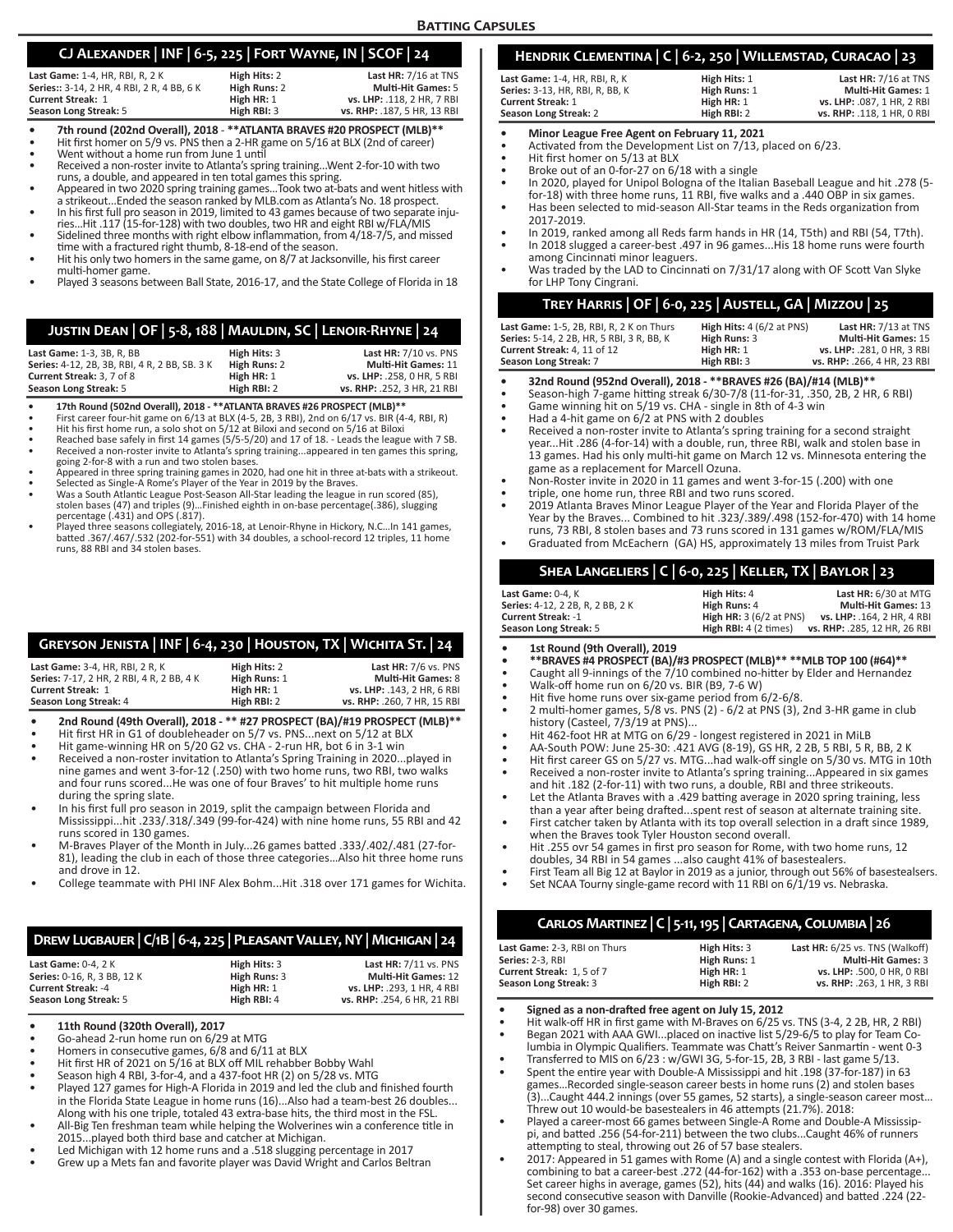## **Jalen Miller | INF | 5-11, 180 | Atlanta, GA | 24**

| Last Game: 0-4. K<br>Series: 1-12, RBI, 3 R, 2 BB | High Hits: 2<br>High Runs: 2 | Last $HR: 7/6$ vs. PNS<br><b>Multi-Hit Games: 3</b> |
|---------------------------------------------------|------------------------------|-----------------------------------------------------|
| <b>Current Streak: -2</b>                         | High HR: 1                   | vs. LHP: .200. 3 HR. 6 RBI                          |
| Season Long Streak: 6                             | High RBI: 1                  | vs. RHP: 188, 1 HR, 7 RBI                           |

### **• Minor League Phase of Rule 5 Draft, from SF, in December, 2020**

- Had a season-high 5-game hitting streak (5/30-6/9)
- Two of Miller's first three hits were home runs (Opening Night, 5/5 and 5/20 G2 vs. CHA.
- Hit walk-off sacrifice fly on 5/29 vs. MTG in 10th inning
- BINamed an Eastern League Mid-Season All-Star in 2019 and stole 27 bases with Richmond, seventh most in the league...
- Led the Flying Squirrels in hits (106), RBI (48) and runs scored (55)...Played in a single-season career-most 135 games.
- Tabbed a California League Mid- and Post-Season All-Star with High-A San Jose in 2018... Hit for the cycle on 4/11/18 at Lancaster, going 5-for-7 with four RBI...Three days later, on 4/14, hit a walk-off two-run home run in the 11th inning.
- Attended Riverwood International Charter School in Sandy Springs, Ga., less than five miles from Truist Park...his family had Braves season tickets at Turner Field...
- Drafted by the San Francisco Giants out of high school, in the 3rd round (95th overall) in 2015... Was committed to play collegiately at Clemson before signing with the SF.

### **Jefrey Ramos | OF | 6-2, 218 | Bonao, DR | 22**

| <b>Last Game: 1-2. R on 7/13</b>            | High Hits: 2 | Last $HR: 7/9$ vs. PNS     |
|---------------------------------------------|--------------|----------------------------|
| <b>Series: 1-2. R</b>                       | High Runs: 2 | <b>Multi-Hit Games: 4</b>  |
| Current Streak: 5 - 7x14, 2 3B, 2 HR, 6 RBI | High HR: 1   | vs. LHP: .222. 3 HR. 8 RBI |
| Season Long Streak: 5                       | High RBI: 4  | vs. RHP: .174. 2 HR. 9 RBI |

- **• Signed as a non-drafted free agent on July 2, 2016**
- Placed on the Injured List on 7/14
- Hit home runs on consecutive days on 6/10-6/11 at Biloxi, first two of 2021
- Spent 7 days on the M-Braves Developmental List, 5/18-5/25
- Had first Braves hit of the season, ending Max Meyer's 4.1 no-hit innings on 5/5.
- Played in a single-season career best 128 games, all with High-A Florida...Led the team in RBI (56)...Finished the campaign tabbed by MLB.com as Atlanta's No. 28 prospect.
- In 2018, ranked in the Top 10 among Atlanta farmhands in home runs (T4th, 16), RBI (4th, 69) and slugging percentage (9th, .424) for Rome.
- Named by the organization as the GCL Braves Player of the Year in 2017 after batting .325 (38-for-177) and leading the team in home runs (6) and RBI (30).

### **Braden Shewmake | INF | 6-4, 205 | Wylie, TX | Texas A&M | 23**

| Last Game: 1-4. R on Sun                 | High Hits: 3 | Last $HR: 7/7$ vs. PNS      |
|------------------------------------------|--------------|-----------------------------|
| <b>Series:</b> 6-19. HR. 3 RBI. 4 R. 3 K | High Runs: 3 | <b>Multi-Hit Games: 11</b>  |
| Current Streak: 1 - 13 of 14             | High HR: 1   | vs. LHP: .189. 2 HR. 4 RBI  |
| Season Long Streak: 12                   | High RBI: 2  | vs. RHP: .226, 4 HR, 23 RBI |

**• 1st Round (21st Overall), 2019**

- **• \*\*ATLANTA BRAVES #8 PROSPECT (BA)/#4 PROSPECT (MLB)\*\***
- Team-high 12-game hitting streak, 6/23-7/8 (.404, 8 XBH, 12 RBI, 7 R T-5th longest in AA-South in 2021
- Hit first homer on 5/13 at BLX...and second at BLX on 6/9
- First 22 games of the season (.094, 1 2B, 1 3B, 1 HR, 6 RBI, 8 R)
- Received a non-roster invite to Atlanta's spring training...Appeared in 17 games, batting .111 (2-for-18) with a run, three walks, three stolen bases, six strikeouts.
- Played in 11 spring training games in 2020 and went 4-for-15 (.267) with one double, two RBI, one walk and three runs scored...Played every inning defensively at shortstop (9 games, 0 starts, 32.1 total innings)...finished year at alt site.
- Played in 65 games between Rome and Mississippi in 2019 after getting drafted by the Braves in June...Hit .300/.371/.425 (74-for-247) with three home runs, 40 RBI, 44 runs scored and 13 stolen bases.
- Played at Texas A&M...In three seasons with the Aggies, hit .323 with 22 home runs and 161RBI...Was an All-SEC First Team selection in each of his first two years. with the Aggies

# **Jacob Pearson | OF | 6-1, 200 | West Monroe, LA | 24**

| Season Long Streak: 2            | High RBI: 2  | vs. RHP: .175. 2 HR. 3 RBI |
|----------------------------------|--------------|----------------------------|
| <b>Current Streak: 1</b>         | High HR: 1   | vs. LHP: .097. 1 HR. 3 RBI |
| Series: 1-9, 2B, R, BB, 2K       | High Runs: 1 | <b>Multi-Hit Games: 2</b>  |
| <b>Last Game:</b> 1-3, 2B, R, BB | High Hits: 2 | Last HR: 6/13 at BLX       |

- **• Minor League Phase of Rule 5 Draft, from MIN, in December, 2020**
- Hit first home run on 5/9 vs. PNS and second on 5/16 at BLX.
- Split 2019 season between Single-A Cedar Rapids and High-A Fort Myers in the Twins organization, hitting .233 (95-for-408) with 47 runs scored, 22 doubles, three triples, five home runs, 41 RBI and 43 walks in 117 games...Set single-season career highs in hits, doubles, RBI and walks. 2018: Hit a career-best .237 in 78 games with Cedar Rapids.
- Was traded by the Angels to the Minnesota Twins on 12/6 for international bonus pool money.
- Drafted by LAA out of high school, in the 3rd round (85th overall) in 2017.
- Was committed to LSU prior to signing with the Angels...Originally committed to Mississippi State, but switched prior to his senior season.

| WENDELL RIJO   INF   5-11, 175   LA ROMANA, DR |              |                             |
|------------------------------------------------|--------------|-----------------------------|
| Last Game: 0-4, BB, K                          | High Hits: 3 | Last HR: 7/8 vs. PNS        |
| Series: 3-14, 2B, 2R, 4BB, 2HBP, 4K            | High Runs: 2 | <b>Multi-Hit Games: 11</b>  |
| Current Streak: -2, 10 of 13 - 6 HR in L 18G   | High HR: 2   | vs. LHP: .255. 1 HR. 4 RBI  |
| Season Long Streak: 8 (2 times)                | High RBI: 4  | vs. RHP: .252, 7 HR, 16 RBI |

- **• Minor League Phase of Rule 5 Draft, from NYY, in December, 2019**
- Had a team-best 8-game hitting streak, 5/29-6/8...6 HR over 11 games, 6/24-7/8...
- 2 HR game on 6/24 vs. TNS the 4th of his career all with diff orgs
- Walk-off single on 7/9 vs. PNS extending hitting streak to 7 games
- The Braves are Rijo's fourth MLB organization, Red Sox, Brewers, Yankees, Braves.
- Originally signed by Boston as a non-drafted free agent on 7/6/2012. • Played across three levels of the Yankees' system, combining to hit .258/.325/.438 (90-for-349) with a singleseason career most 13 home runs and 44 RBI in 103 games between Single-A Tampa, Double-A Trenton and Triple- Scranton/WB.
- Began 2018 year in Milwaukee's organization, with Double-A Biloxi, before being acquired by New York (AL) on 6/15 as the "player to be named later" in the 5/25 trade that sent C Erik Kratz to the Brewers.
- Traded to Milwaukee along with RHP Aaron Wilkerson in exchange for INF Aaron Hill on 7/7/16.

|                           | RILEY UNROE   INF   5-11, 180   MESA, AZ   DESERT RIDGE HS   25 |                            |
|---------------------------|-----------------------------------------------------------------|----------------------------|
| Last Game: 0-4. K         | High Hits: $3(2x)$                                              | Last HR: 6/11 at BLX       |
| <b>Series: 0-4. K</b>     | High Runs: 1                                                    | <b>Multi-Hit Games: 5</b>  |
| <b>Current Streak: -2</b> | High $HR: 1$                                                    | vs. LHP: .250. 0 HR. 0 RBI |
| Season Long Streak: 4     | High RBI: 1                                                     | vs. RHP: .238, 1 HR, 4 RBI |

- **• From LAA in Minor League PHase of Rule 5 Draft in December, 2018**
- Transferred to Mississippi on 5/18 was 1-for-14 start for the Stripers this season and appeared in six games.
- Placed on the Injured List (oblique) on 6/16, and activated on 7/14.
- Unroe split the 2019 season between High-A Florida, Mississippi, and Triple-A Gwinnett, slashing .281/.361/.403 (126-for-449) with nine home runs, 60 RBI, 59 runs scored, and 14 stolen bases in 128 games.
- Posted single-season career highs in games played (128), runs scored (59), hits (126), doubles (22), home runs (9), RBI (60), walks (53, tied), and slugging percentage (.403).
- His 126 hits were tied for sixth-most in the Atlanta system.
- Turned down a scholarship to the University of Southern California to sign with Tampa Bay.
- Is the son of Tim Unroe, who played in parts of five major-league seasons, including a four-game stint with Atlanta in 2000.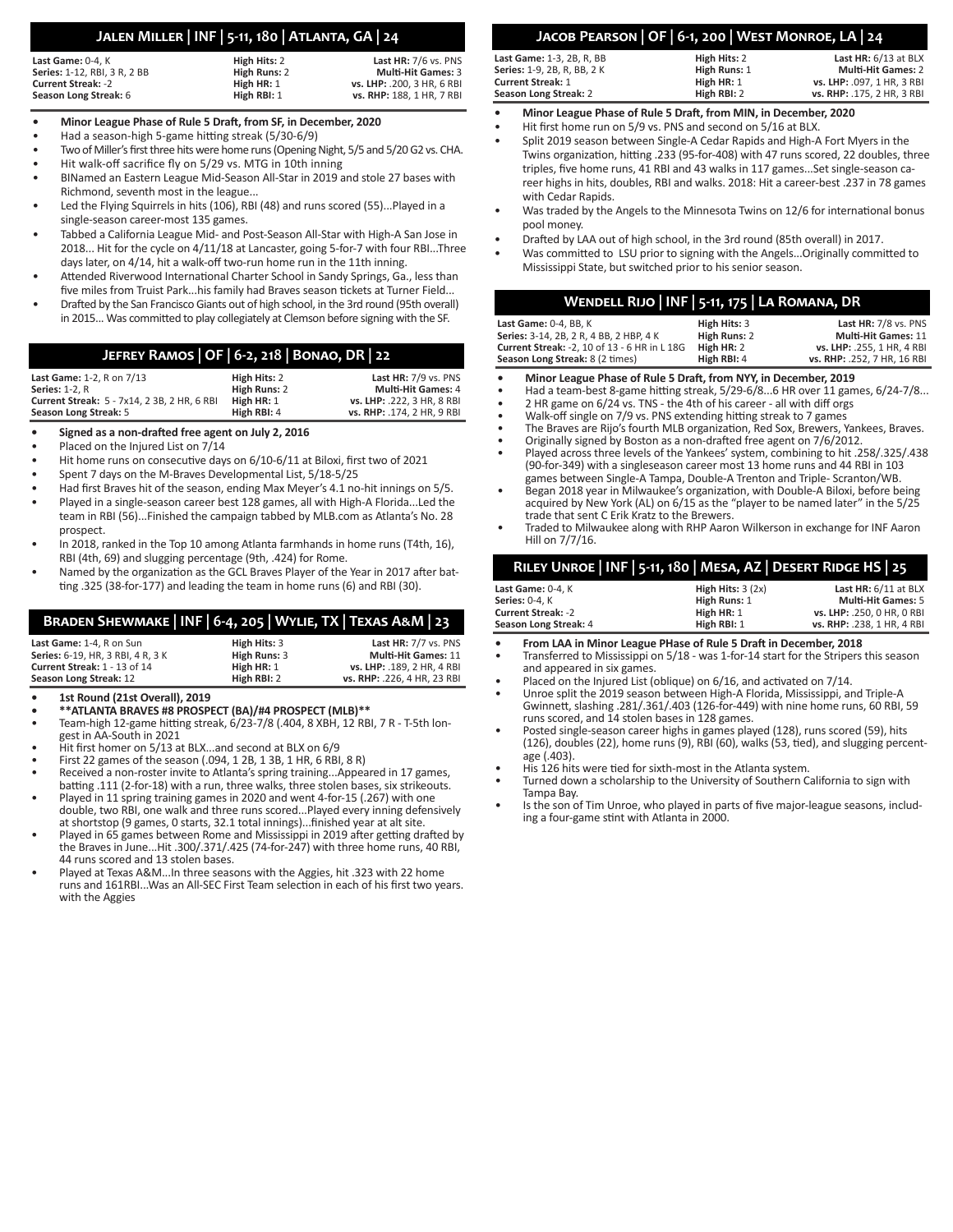### **2021 Statistical Breakdown**

| <b>CLUB MISCELLANEOUS</b>                                                          |  |
|------------------------------------------------------------------------------------|--|
|                                                                                    |  |
|                                                                                    |  |
|                                                                                    |  |
|                                                                                    |  |
|                                                                                    |  |
|                                                                                    |  |
|                                                                                    |  |
|                                                                                    |  |
|                                                                                    |  |
|                                                                                    |  |
|                                                                                    |  |
|                                                                                    |  |
|                                                                                    |  |
|                                                                                    |  |
|                                                                                    |  |
|                                                                                    |  |
|                                                                                    |  |
| <b>CLUB BATTING</b>                                                                |  |
|                                                                                    |  |
|                                                                                    |  |
|                                                                                    |  |
|                                                                                    |  |
|                                                                                    |  |
|                                                                                    |  |
|                                                                                    |  |
|                                                                                    |  |
|                                                                                    |  |
|                                                                                    |  |
|                                                                                    |  |
|                                                                                    |  |
|                                                                                    |  |
|                                                                                    |  |
|                                                                                    |  |
|                                                                                    |  |
|                                                                                    |  |
|                                                                                    |  |
|                                                                                    |  |
|                                                                                    |  |
|                                                                                    |  |
| <b>INDIVIDUAL BATTING</b>                                                          |  |
|                                                                                    |  |
|                                                                                    |  |
|                                                                                    |  |
|                                                                                    |  |
| Most Hits, Game 4, Langeliers/Harris (6/2 at PNS), Dean (6/13 at BLX)              |  |
|                                                                                    |  |
| Most Triples, Game  1, 5 times (Last Jenista/Shewmake 7/1 at MTG)                  |  |
|                                                                                    |  |
| Most Consecutive Games with a HR 2, 3 times (Last: Shea Langeliers 6/29-30 at MTG) |  |
|                                                                                    |  |
| Most Runs Batted In, Game 4 Langeliers (5/8 vs. PNS and 5/27 vs. MTG), Alexander   |  |
| (5/16 at BLX), Lugbauer (5/28 vs. MTG)                                             |  |
|                                                                                    |  |
|                                                                                    |  |
| <b>CLUB PITCHING</b>                                                               |  |
|                                                                                    |  |
|                                                                                    |  |
|                                                                                    |  |
|                                                                                    |  |
|                                                                                    |  |
|                                                                                    |  |
|                                                                                    |  |
|                                                                                    |  |
|                                                                                    |  |

#### **Individual Pitching**

Longest Scoreless Streak (Earned Runs)..................................... 19 (5/29-5/30 vs. MTG)

#### **Club & Individual Fielding**

\* NEW M-BRAVES RECORD

\*\* NEW SOUTHERN LEAGUE RECORD

^ TIED M-BRAVES RECORD

#### **Ejections**

**Date Player/Coach Inning/Umpire** 5/16 at BLX Dan Meyer 6th/Justin Whiddon

5/16 at BLX **Same Music Wendell Rijo** 3rd/Justin Whiddon<br>5/16 at BLX **Dan Meyer** 3rd/Justin Whiddon 9th/Robert Nunez

#### **2021 Award Winners**

#### **Farm Bureau Players of the Week**

**Date Range 19 Pitcher Pitcher Hitter Hitter Hitter Hitter Hitter Hitter Pitcher Pitcher C** Shea Langeliers 5/5-5/9 RHP Matt Withrow C Shea Langelie<br>5/11-5/16 RHP Nolan Kingham OF Justin Dean 5/11-5/16 RHP Nolan Kingham **COLOGIST CONTENT OF JUSTIN Dean**<br>5/18-5/23 RHP Victor Vodnik 5/18-5/23 RHP Victor Vodnik INF Riley Unroe<br>5/25-5/30 RHP Daysbel Hernandez C Shea Langeliers 5/25-5/30 RHP Daysbel Hernandez C Shea Langeliers 6/1-6/6 RHP Nolan Kingham INF Wendell Rijor (1986)<br>6/8-6/13 RHP Nolan Kingham Information CF Justin Dean 6/8-6/13 RHP Nolan Kingham CF Justin Dean<br>6/16-6/20 RHP Nolan Kingham NG INF Braden Shewmake 6/16-6/20 RHP Nolan Kingham INF Braden Shew<br>6/22-6/27 RHP Odalvi Javier Shewmake INF Wendell Rijo 6/22-6/27 RHP Odalvi Javier Channel Rijo Konstantinopolis INF Wendell Rijo 6/29-7/4 6/29-7/4<br>6/29-7/4 RHP Kurt Hoekstra<br>7/6-7/11 RHP Bryce Elder INF Drew Lugbauer **MiLB Double-A South Player of the Week Date Range Player**<br>5/5-5/9 Shea L Shea Langeliers (8x19, HR, 2 2B, 5 RBI, 5 R, BB, .421 AVG) **MiLB Double-A South Pitcher of the Week Date Range Player**<br> **Player**<br> **Player**<br> **Bryce EXALGE:**<br>Bryce Elder (7.0 IP, 0 R, 0 H, 4 BB, 6 SO, combined no-hitter) **MiLB Double-A South Player/Pitcher of the Month Month**<br>June **Player**<br>RHP No RHP Nolan Kingham

#### **Pinot Project Pitcher of the Month**

**Month Player**<br>
May **Troy Bay** May Troy Bacon (2-0, 0.00 ERA, 11.1 IP, 0 R, 2 BB, 10 SO)<br>June Nolan Kingham (5 GS, 3-0, 0.83 ERA, 32.2 IP, 3 ER, 4 Nolan Kingham (5 GS, 3-0, 0.83 ERA, 32.2 IP, 3 ER, 4 BB, 20 SO)

#### **Green Ghost Tacos Speedster of the Month**

**Month**<br>
May **Player**<br>
Justin I

May Justin Dean (7 SB)<br>June Justin Dean (8 SB) Justin Dean (8 SB)

#### **U.S. Air Force Dropping Bombs Power Hitter of the Month**

**Month**<br>May **C.J.** Ale

May C.J. Alexander (4 HR)<br>June Shea Langeliers (9 HR Shea Langeliers (9 HR)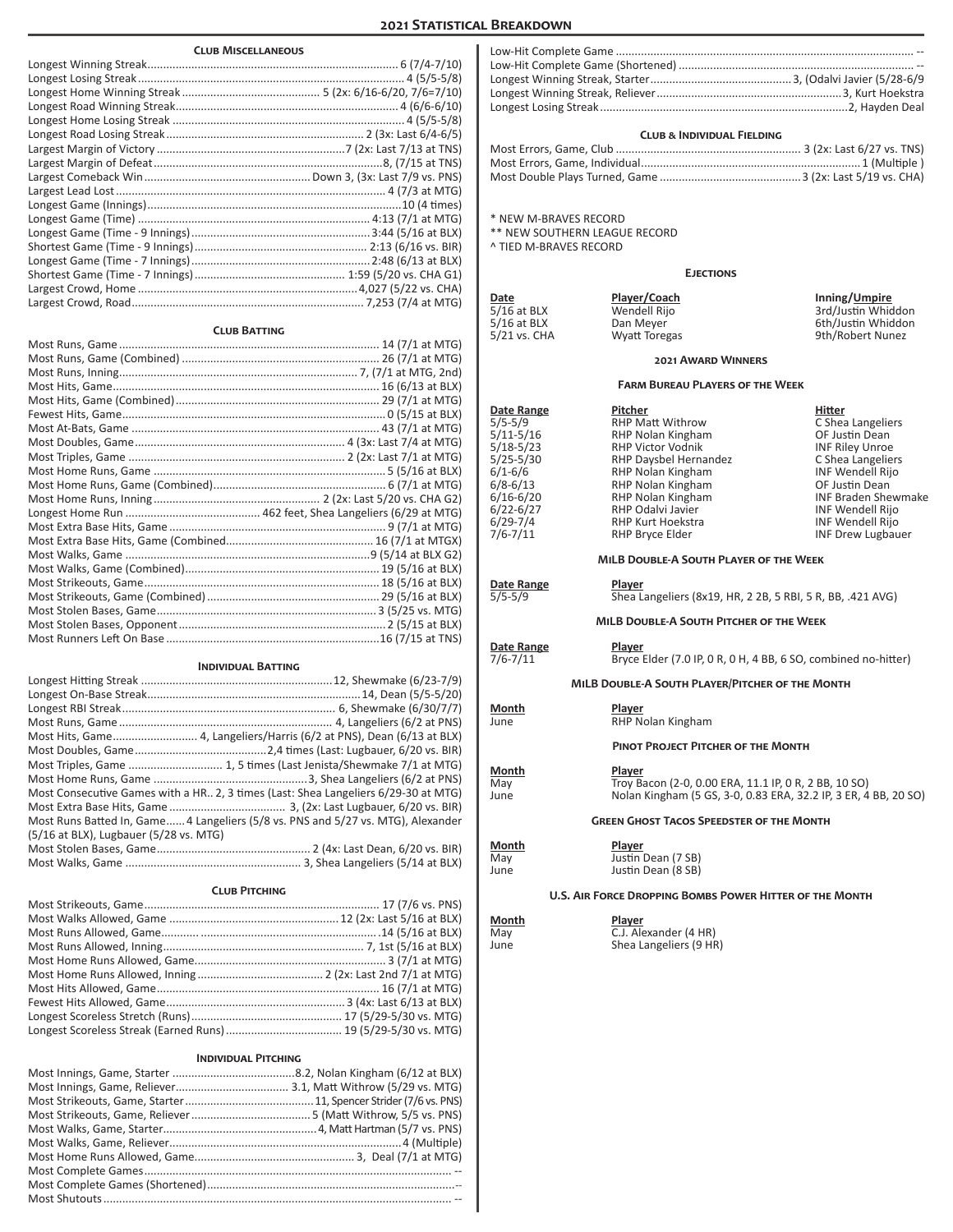### **All-Time Statistical Breakdown**

### **Last Time It Happened Against the Braves**

| <b>Hitting</b> |                                                                        |
|----------------|------------------------------------------------------------------------|
|                |                                                                        |
|                |                                                                        |
|                |                                                                        |
|                |                                                                        |
|                |                                                                        |
|                |                                                                        |
|                |                                                                        |
|                |                                                                        |
|                |                                                                        |
|                |                                                                        |
|                |                                                                        |
|                |                                                                        |
|                |                                                                        |
|                |                                                                        |
|                |                                                                        |
|                | Back-to-Back Home Runs Mark Contreras/Jimmy Kerrigan (8/21/19 vs. PNS) |
|                |                                                                        |
|                |                                                                        |
|                |                                                                        |
|                |                                                                        |
|                |                                                                        |
|                |                                                                        |
|                |                                                                        |

#### **Pitching**

| No-Hitter through 7 (Combined Small/Vennaro/Kirby (5/15/21 at BLX)                   |
|--------------------------------------------------------------------------------------|
|                                                                                      |
|                                                                                      |
|                                                                                      |
|                                                                                      |
|                                                                                      |
| Combined Shutout  Lugo/Gamez/Chalmers/Short/Rodriguez (6/23/21 vs. TNS)              |
| Back-to-Back Shutouts Dobnak-Wentz-Clay & Barnes-De La Cruz-Bray (7/1-7/2/19 at PNS) |
|                                                                                      |
|                                                                                      |
|                                                                                      |
|                                                                                      |
|                                                                                      |

### **Miscellaneous**

| Nine Steals (Team), One Game. Gordon/Robinson/Nivar 2/Perez 3/Herrera/Smith (6/12/10 |  |
|--------------------------------------------------------------------------------------|--|
| vs CHA)                                                                              |  |
|                                                                                      |  |
|                                                                                      |  |
|                                                                                      |  |
|                                                                                      |  |
|                                                                                      |  |

| Hitting |                                                                            |
|---------|----------------------------------------------------------------------------|
|         |                                                                            |
|         |                                                                            |
|         |                                                                            |
|         |                                                                            |
|         |                                                                            |
|         |                                                                            |
|         |                                                                            |
|         | Three RBI game by a pitcherTouki Toussaint (6/9/18 vs. PNS--2-3, 2B, 3 RBI |
|         | Back-To-Back Five-Hit Games  Emerson Landoni (7/12-13/15 at CHA)           |
|         |                                                                            |
|         |                                                                            |
|         |                                                                            |
|         |                                                                            |
|         |                                                                            |
|         |                                                                            |
|         |                                                                            |
|         | Lead-Off Home Run (Bottom 1st)  Cristian Pache (6/14/19 vs. MOB)           |
|         | Lead-Off Home Run (Back-to-Back Games)  Mycal Jones (4/25-26/14 at PNS)    |
|         |                                                                            |
|         |                                                                            |
|         |                                                                            |
|         |                                                                            |
|         | Back-to-Back Home Runs  Ryan Casteel/Connor Lien (8/29/19 at BLX)          |
|         | HR on Consecutive Pitches  Eric Duncan & Willie Cabrera (7/10/10 vs BIR)   |
|         | Multi-Home Run Inning Tyler Neslony/Ryan Casteel (4th, 7/3/19 at PNS)      |
|         |                                                                            |
|         |                                                                            |
|         |                                                                            |
|         |                                                                            |
|         |                                                                            |
|         |                                                                            |
|         |                                                                            |

**Last Time It Happened for the Braves**

### **Pitching**

| No-Hitter (Combined) Julio Teheran & Tyrelle Harris (8/2/10 vs MOB)                                 |
|-----------------------------------------------------------------------------------------------------|
|                                                                                                     |
|                                                                                                     |
|                                                                                                     |
|                                                                                                     |
|                                                                                                     |
|                                                                                                     |
| Two-Hitter De La Cruz/Hoekstra/Roney/Burrows (8/15/19 vs. BIR)                                      |
| Three-Hitter Deal/Bacon/Wilson/Nunn/Hernandez (6/13/21 at BLX)                                      |
|                                                                                                     |
|                                                                                                     |
|                                                                                                     |
|                                                                                                     |
| Back-to-Back Shutouts Muller/Custodio/Roney/Creasy & Davidson/Harrison (7/16-7/18 at JAX & vs. PNS) |
| Three Consecutive ShutoutsM. Coenen/B. O'Connor/M. Wright (6/26-28/05 at TNS)                       |
|                                                                                                     |
|                                                                                                     |
|                                                                                                     |
|                                                                                                     |
| Scoreless Innings Streak, 20+ InningsNolan Kingham 25 (6/6/21-6/23/21                               |

### **Miscellaneous**

| Two Position Players Pitched in a GameGustavo Nunez & David Rohm (4/18/14 vs HVL)   |  |
|-------------------------------------------------------------------------------------|--|
|                                                                                     |  |
|                                                                                     |  |
|                                                                                     |  |
| All Three Outfielders Recorded an OF AssistHarrilchak/Jones/Nelson (8/11/11 at MOB) |  |
|                                                                                     |  |
| Nine Steals (Team), One GameRozema/Burrus/Esquivel/Pope/Salty (5/1/07 at MOB)       |  |
|                                                                                     |  |
|                                                                                     |  |
|                                                                                     |  |
|                                                                                     |  |
|                                                                                     |  |
|                                                                                     |  |
|                                                                                     |  |
|                                                                                     |  |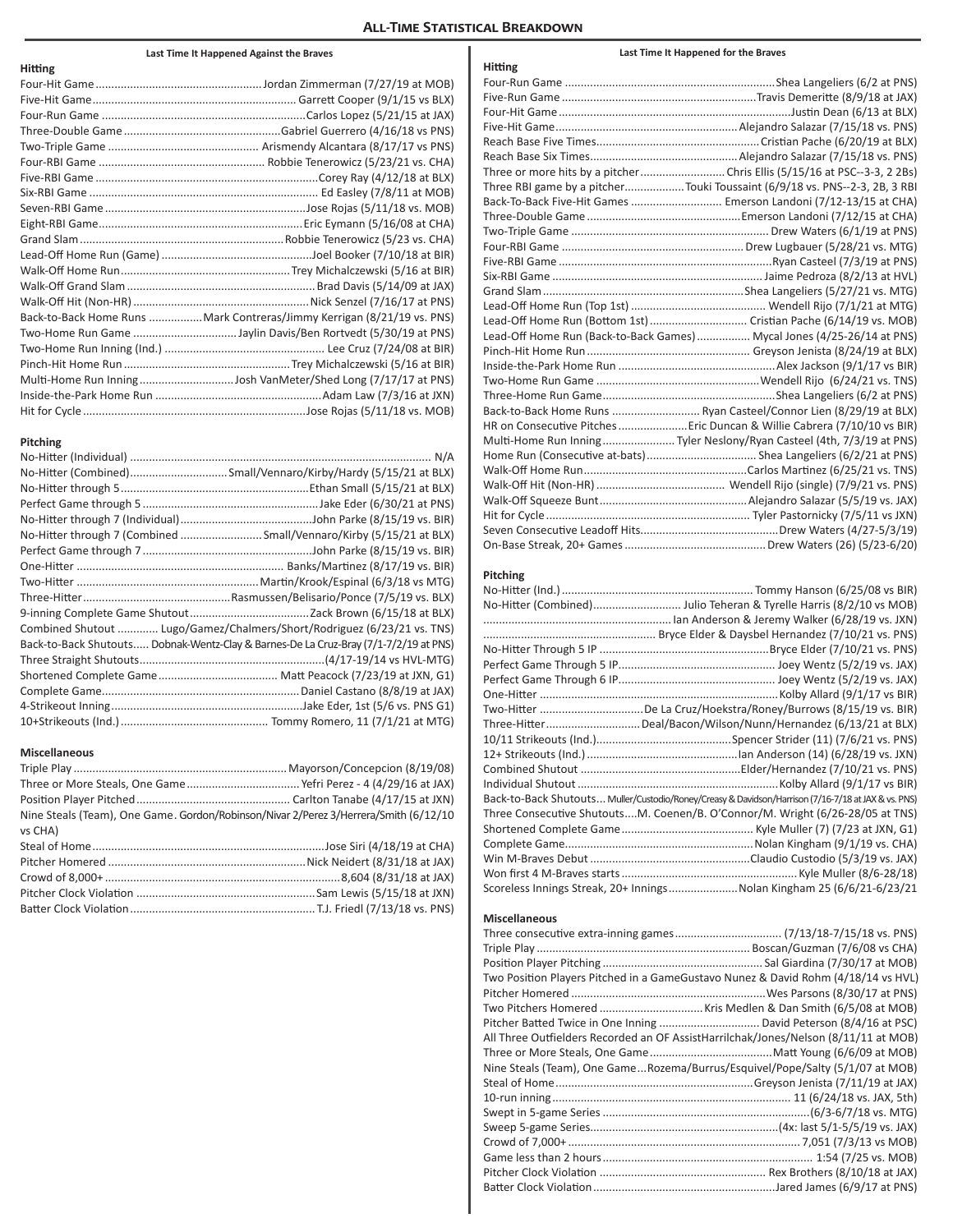|                                                   |                              |                                                                       | <b>ALL-TIME STATIS</b>   |
|---------------------------------------------------|------------------------------|-----------------------------------------------------------------------|--------------------------|
|                                                   |                              | <b>GRAND SLAMS (ALL-TIME)</b>                                         |                          |
| Date                                              |                              | <b>Batter</b>                                                         | <u>Opponent</u>          |
| 7/17/05                                           |                              | Iker Franco                                                           | WTN                      |
| 5/26/06                                           |                              | Michael Rosamond                                                      | <b>BIR</b>               |
| 7/27/06<br>8/6/06                                 |                              | Jarrod Saltalamacchia<br><b>Josh Burrus</b>                           | <b>MOB</b><br><b>MTG</b> |
| 5/2/07                                            |                              | <b>Josh Burrus</b>                                                    | <b>MTG</b>               |
| 6/8/07                                            |                              | Mike Rozema                                                           | <b>BIR</b>               |
| 5/17/08                                           |                              | Jason Perry                                                           | <b>CHA</b>               |
| 5/14/10<br>9/1/10                                 |                              | Mauro Gomez<br><b>Mycal Jones</b>                                     | <b>CHA</b><br><b>WTN</b> |
| 9/4/10                                            |                              | Michael Daniel                                                        | <b>BIR</b>               |
| 7/21/11                                           |                              | Antoan Richardson                                                     | <b>JAX</b>               |
| 6/7/12                                            |                              | Joe Terdoslavich                                                      | <b>TNS</b>               |
| 5/7/13<br>6/3/13                                  |                              | Jaime Pedroza<br>Luis Nunez                                           | <b>MTG</b><br><b>CHA</b> |
| 6/5/14                                            |                              | Kyle Kubitza                                                          | <b>CHA</b>               |
| 5/18/17                                           |                              | Carlos Franco                                                         | <b>JAX</b>               |
| 6/12/18                                           |                              | Carlos Martinez                                                       | <b>PNS</b>               |
| 4/15/19<br>5/27/21                                |                              | Luis Valenzuela<br>Shea Langeliers                                    | at CHA<br><b>MTG</b>     |
|                                                   |                              |                                                                       |                          |
|                                                   |                              | <b>BACK-TO-BACK HOME RUNS (ALL-TIME)</b>                              |                          |
| Date                                              |                              | <b>Batter</b>                                                         | Opponent                 |
| 4/20/05<br>4/10/07                                |                              | Scott Thorman & Brian McCann<br>Jarrod Saltalamacchia & Matt Esquivel | <b>MTG</b><br>CAR        |
| 5/9/07                                            |                              | Brent Lillibridge & Brandon Jones                                     | <b>WTN</b>               |
| 6/25/07                                           |                              | Clint Sammons & Van Pope                                              | <b>MTG</b>               |
| 7/15/07                                           |                              | Brandon Jones & Matt Esquivel                                         | <b>MTG</b>               |
| 6/21/08                                           |                              | Greg Creek & Kala Ka'aihue<br>Reid Gorecki & Kala Ka'aihue            | <b>MTG</b>               |
| 7/31/08<br>5/25(2)/09                             |                              | Brandon Hicks & Concepcion Rodriguez                                  | <b>CHA</b><br><b>MOB</b> |
| 8/7/09                                            |                              | Brandon Hicks & Jason Heyward                                         | <b>HVL</b>               |
| 5/14/10                                           |                              | Mauro Gomez & Donell Linares                                          | <b>CHA</b>               |
| 7/10/10                                           |                              | Eric Duncan & Willie Cabrera                                          | <b>BIR</b>               |
| 5/4/16<br>5/24/17                                 |                              | Carlos Franco & Willians Astudillo<br>Ronald Acuna & Travis Demeritte | <b>TNS</b><br><b>PNS</b> |
| 7/5/17                                            |                              | Connor Lien & Jared James                                             | <b>MOB</b>               |
| 7/3/19                                            |                              | Tyler Neslony & Ryan Casteel                                          | @PNS                     |
| 8/27(1)/19                                        |                              | Ryan Casteel & Connor Lien                                            | @BLX<br><b>PNS</b>       |
| 7/6/21                                            |                              | Jalen Miller & Greyson Jenista                                        |                          |
| Homers                                            | Date                         | <b>MULTI-HOME RUN GAMES (ALL-TIME)</b><br><b>Batter</b>               | Opponent                 |
| 33222222                                          | 7/3/19                       | Ryan Casteel                                                          | at PNS                   |
|                                                   | 6/2/21<br>7/24/05            | Shea Langeliers<br>Josh Burrus                                        | at PNS<br><b>MOB</b>     |
|                                                   | 8/11/05                      | Luis Hernandez<br>Michael Rosamond                                    | CHA                      |
|                                                   | 8/20/05<br>5/29/06<br>6/4/06 | <b>Barbaro Canizares</b>                                              | JAX<br>JAX               |
|                                                   | 7/27/06                      | Michael Rosamond<br>Jarrod Saltalamacchia                             | CAR<br>MOB               |
| $\overline{2}$                                    | 4/10/07                      | Jarrod Saltalamacchia                                                 | CAR                      |
| 2<br>2                                            | 4/24/07                      | Jarrod Saltalamacchia                                                 | BIR                      |
| 2                                                 | 4/27/07<br>5/6/07            | Brandon Jones<br><b>Brandon Jones</b>                                 | MOB<br>MTG               |
| $\overline{2}$<br>$\overline{c}$                  | 7/15/07                      | Matt Esquivel                                                         | MTG                      |
| 2                                                 | 5/23/08<br>5/29/08           | Kala Ka'aihue<br>Jason Perry                                          | TNS<br>WTN               |
| $\overline{2}$                                    | 6/6/08                       | Jordan Schafer                                                        | MOB                      |
| $\overline{\mathbf{c}}$                           | 6/30/08<br>8/18/08           | Kala Ka'aihue<br>Jordan Schafer                                       | MTG<br>CAR               |
| $\begin{array}{c}\n2 \\ 2 \\ 2 \\ 2\n\end{array}$ | 8/25/09                      | <b>Brandon Hicks</b>                                                  | CHA                      |
|                                                   | 7/2/10<br>4/24/11            | Mauro Gomez<br>Ernesto Mejia                                          | <b>BIR</b><br><b>MTG</b> |
| 2                                                 | 6/30(1)/11                   | Donell Linares                                                        | HVL                      |
| 2<br>2                                            | 9/2/11<br>9/3/11             | Ed Lucas<br>Ernesto Mejia                                             | <b>CAR</b><br>CAR        |
| 2                                                 | 8/4/12                       | Joe Leonard                                                           | CHA                      |
| 2                                                 | 5/19/13<br>6/9/13            | Braeden Schlehuber<br>Christian Marrero                               | JAX<br><b>PNS</b>        |
| $\frac{2}{2}$                                     | 7/19/13                      | Christian Bethancourt                                                 | JXN                      |
| $\overline{2}$<br>2                               | 8/5/13<br>8/11/13            | Barrett Kleinknecht<br>Christian Bethancourt                          | HVL<br>JXN               |
| $\overline{2}$                                    | 4/26/14                      | Kyle Kubitza                                                          | <b>PNS</b>               |
| 2<br>$\overline{2}$                               | 5/23/14<br>7/16/14           | Cedric Hunter<br>Daniel Castro                                        | CHA<br><b>BIR</b>        |
| $\frac{2}{2}$                                     | 7/31/16                      | Connor Lien                                                           | PSC                      |
| 2                                                 | 8/14/16<br>8/17/16           | Dustin Peterson<br>Jacob Schrader                                     | JAX<br><b>PSC</b>        |
| 2                                                 | 5/31/17                      | <b>Joey Meneses</b>                                                   | JXN                      |
| 2<br>2                                            | 6/3/17<br>8/2/17             | Travis Demeritte<br>Travis Demeritte                                  | JXN<br>MOB               |
| 2                                                 | 4/12/18                      | Austin Riley                                                          | at BLX                   |
| 2<br>2                                            | 8/9/18<br>8/10/18            | Travis Demeritte<br>Connor Lien                                       | at JAX<br>at JAX         |
| 2                                                 | 4/15/19                      | Luis Valenzuela                                                       | at CHA                   |
|                                                   | 4/19/19<br>4/28/19           | Connor Lien<br>Ray-Patrick Didder                                     | at CHA<br>at MOB         |
|                                                   | 5/10/19                      | Andy Wilkins                                                          | <b>PNS</b>               |
|                                                   | 6/23/19<br>7/3/19            | Ryan Casteel<br>Ryan Casteel                                          | at BLX<br>at PNS         |
|                                                   | 8/7/19<br>8/7/19             | <b>Ryan Casteel</b>                                                   | at JAX                   |
| 2223222                                           | 8/29/19                      | C.J. Alexander<br>Connor Lien                                         | at JAX<br>CHA            |
| 2                                                 | 5/8/21                       | Shea Langeliers                                                       | PNS                      |
| 2<br>2                                            | 5/16/21<br>6/24/21           | CJ Alexander<br>Wendell Rijo                                          | at BLX<br>TNS            |
|                                                   |                              |                                                                       |                          |

| <b>WALK-OFF HOME RUNS</b> (all-time) |                                       |                                                    |                          |  |
|--------------------------------------|---------------------------------------|----------------------------------------------------|--------------------------|--|
| Date                                 |                                       | Batter                                             | Opponent                 |  |
| 4/30/05<br>4/11/06                   |                                       | <b>Brian McCann</b><br>Michael Rosamond            | WTN<br>MOB               |  |
| 7/20/06(2)                           |                                       | <b>Brandon Jones</b>                               | TNS                      |  |
| 8/24/06                              |                                       | Michael Rosamond                                   | MOB                      |  |
| 4/11/07                              |                                       | <b>Brandon Jones</b>                               | CAR                      |  |
| 8/30/08<br>8/22/12                   |                                       | Kala Ka'aihue<br><b>Bobby Stevens</b>              | <b>WTN</b><br>HVL        |  |
| 4/18/13                              |                                       | Christian Marrero                                  | JXN                      |  |
| 6/9/13                               |                                       | Christian Marrero                                  | <b>PNS</b>               |  |
| 8/23/14<br>6/9/16                    |                                       | Gustavo Nunez<br>Levi Hyams                        | <b>BIR</b><br><b>TNS</b> |  |
| 4/27/17                              |                                       | Carlos Franco                                      | <b>TNS</b>               |  |
| 7/25/17                              |                                       | Connor Lien                                        | JAX                      |  |
| 5/25/18<br>5/7/19                    |                                       | Tyler Marlette<br><b>Drew Waters</b>               | JAX<br><b>PNS</b>        |  |
| 6/20/21                              |                                       | Shea Langeliers                                    | <b>BIR</b>               |  |
| 6/25/21                              |                                       | Carlos Martinez                                    | TNS                      |  |
|                                      |                                       | HOME RUNS IN CONSECUTIVE GAMES (ALL-TIME)          |                          |  |
| Games<br>3                           | Date<br>$\frac{4}{29-5}/\frac{1}{07}$ | Batter<br>Matt Esquivel                            | <u>Opponent</u><br>MOB   |  |
| 3                                    | $5/13 - 15/10$                        | Cody Johnson                                       | CHA                      |  |
| 3<br>3                               | $9/1(2)-3/12$<br>5/15-17/13           | Evan Gattis<br>Jose Martinez                       | <b>MOB</b><br>HVL-JAX    |  |
| 3                                    | $5/6 - 8/17$                          | Carlos Franco                                      | BIR-MOB                  |  |
| 3                                    | 5/16-18/17                            | Carlos Franco                                      | BLX-JAX                  |  |
| 2<br>2                               | $6/5 - 6/05$                          | Jonathan Schuerholz<br>Scott Thorman               | HVL<br>CAR               |  |
| 2                                    | 6/21-22/05<br>7/1-2/05                | Jeff Francoeur                                     | MOB                      |  |
| 2                                    | 5/30-31/06                            | Michael Rosamond                                   | CHA                      |  |
| 2<br>2                               | 6/11-12/06<br>8/15-16/06              | Michael Rosamond<br>Josh Burrus                    | CHA<br>TNS               |  |
| 2                                    | 8/23-24/06                            | Ray Serrano                                        | MOB                      |  |
| 2                                    | $4/9 - 10/07$                         | Matt Esquivel                                      | HVL-CAR                  |  |
| 2<br>2                               | 4/10-11/07<br>4/16-17/07              | Jarrod Saltalamacchia<br>Diory Hernandez           | CAR<br><b>WTN</b>        |  |
| 2                                    | 7/15-17/07                            | <b>Brandon Jones</b>                               | MTG-JAX                  |  |
| 2                                    | 4/18-19/08                            | Diory Hernandez                                    | BIR-HVL                  |  |
| 2<br>2                               | 4/20-21/08<br>$4/25 - 26/08$          | Jason Perry<br>Jason Perry                         | HVL<br>MOB               |  |
| 2                                    | 5/8-9/08                              | Kala Ka'aihue                                      | <b>WTN</b>               |  |
| 2<br>2                               | 5/15-16/08<br>5/19-20/08              | Reid Gorecki<br>Quentin Davis                      | CHA<br><b>CHA-TNS</b>    |  |
| 2                                    | 6/16-17/08                            | Reid Gorecki                                       | CAR                      |  |
| 2<br>2                               | 7/31-8/1/08<br>$8/3 - 4/08$           | Reid Gorecki<br><b>JC Holt</b>                     | CHA/HVL<br>HVL           |  |
| $\overline{c}$                       | 8/16-18/08                            | Jordan Schafer                                     | MOB-CAR                  |  |
| 2                                    | 5/18(2)-19/09                         | Willie Cabrera                                     | <b>MTG</b>               |  |
| 2<br>2                               | 4/28-29/10<br>5/1-2/10                | Cody Johnson<br>Cody Johnson                       | MTG-JAX<br>JAX           |  |
| 2                                    | $7/2 - 3/10$                          | Luis Bolivar                                       | <b>BIR</b>               |  |
| 2<br>2                               | 7/9-10/10<br>8/13-14/10               | Willie Cabrera<br>Mauro Gomez                      | BIR<br>MTG               |  |
| 2                                    | $9/1 - 2/10$                          | Mycal Jones                                        | <b>WTN</b>               |  |
| 2<br>2                               | 4/16-17/11<br>5/4(1&2)/11             | Donell Linares<br>Tyler Pastornicky                | MOB<br>CHA               |  |
| $\frac{2}{2}$                        | 6/17-18/11                            | Ernesto Mejia                                      | <b>JAX</b>               |  |
| $\overline{c}$                       | 7/11-13/11<br>7/23-24/11              | Ernesto Mejia<br>Ernesto Mejia                     | MOB-TNS<br>JAX           |  |
| 2                                    | $9/1 - 2/11$                          | Ed Lucas                                           | CAR                      |  |
| 2                                    | 9/2-3/11                              | Ernesto Mejia                                      | CAR                      |  |
| $\overline{c}$                       | $5/4 - 5/12$<br>$6/3(2)-4/12$         | Evan Gattis<br>lan Gac                             | <b>MOB</b><br>HVL        |  |
| 2<br>2                               | $8/18 - 19/12$                        | Jaime Pedroza                                      | JXN-HVL                  |  |
| 2<br>2                               | 4/27-29(1)/13<br>$5/8 - 9/13$         | Christian Marrero<br>Kyle Russell                  | HVL<br>MTG               |  |
| 2                                    | 7/18-19/13                            | Christian Bethancourt                              | JXN                      |  |
| 2<br>$\frac{2}{\pi}$                 | $8/11 - 13/13$                        | Christian Bethancourt<br>Tommy La Stella           | <b>PNS</b><br><b>PNS</b> |  |
| 2                                    | $8/14 - 15/13$<br>$4/25 - 26/14$      | Mycal Jones                                        | <b>PNS</b>               |  |
| 2                                    | 4/28-30/14                            | Seth Loman                                         | PNS-JAX                  |  |
| 2<br>2                               | $6/25 - 26/14$<br>6/28-29/14          | Seth Loman<br>Cedric Hunter                        | BIR<br><b>BIR-HVL</b>    |  |
| 2                                    | 8/19-20/14                            | <b>Barrett Kleinknecht</b>                         | <b>MOB</b>               |  |
| 2<br>2                               | 8/22-23/14<br>$8/6 - 7/15$            | Gustavo Nunez<br>Kevin Ahrens                      | <b>BIR</b><br>MTG-BLX    |  |
| 2                                    | 5/12-13/16                            | Dustin Peterson                                    | MOB                      |  |
| 2<br>2                               | 7/6-7/16<br>4/14-15/17                | Jacob Schrader<br>Carlos Franco                    | <b>MTG</b><br>TNS        |  |
| 2                                    | $5/8 - 9/17$                          | <b>Travis Demeritte</b>                            | MOB                      |  |
| 2                                    | $5/9 - 10/17$                         | Ronald Acuna                                       | MOB                      |  |
| 2<br>2                               | 5/12-13/17<br>6/3-6/4/17              | <b>Travis Demeritte</b><br><b>Travis Demeritte</b> | <b>BLX</b><br>JXN-BLX    |  |
| 2                                    | 8/14-8/16/17                          | Alex Jackson                                       | JAX-PNS                  |  |
| 2<br>2                               | 8/17-18/17<br>8/30/17 (DH)            | Austin Riley<br>Austin Riley                       | <b>PNS</b><br>at PNS     |  |
| 2                                    | $9/1/17$ (DH)                         | Alex Jackson                                       | <b>BIR</b>               |  |
| 2<br>2                               | 6/12(G1)-13/18<br>6/26-28/18          | Alex Jackson<br>Luis Marte                         | PNS-at BLX<br>JAX-at PNS |  |
| 2                                    | 7/10-7/11/18                          | <b>Tyler Marlette</b>                              | at BIR                   |  |
| 2<br>2                               | 7/19-7/20/18                          | <b>Travis Demeritte</b><br>Cristian Pache          | at MTG<br>at CHA         |  |
| 2<br>2                               | 4/17-4/18/19<br>5/11-5/12/19          | Alejandro Salazar                                  | at MTG                   |  |
| 2                                    | 5/29-5/30/19<br>6/14-6/15/19          | <b>Tyler Neslony</b><br>Drew Waters                | at PNS<br>vs. MOB        |  |
| 2                                    | 7/28-7/29/19                          | Daniel Lockhart                                    | at MOB                   |  |
| 2                                    | 7/28-31/19                            | Carlos Martinez                                    | at MOB                   |  |
| 2                                    | 8/27(1/2)/19<br>8/27(2)-8/29/19       | <b>Riley Unroe</b><br>Connor Lien                  | at BLX<br>CHA            |  |
| $\frac{2}{2}$                        | 6/9-6/10/21                           | Jefrey Ramos                                       | at BLX                   |  |
| 2<br>2                               | 6/8, 6/11/21<br>6/29-6/30/21          | Drew Lugbauer<br>Shea Langeliers                   | at BLX<br>at MTG         |  |
|                                      |                                       |                                                    |                          |  |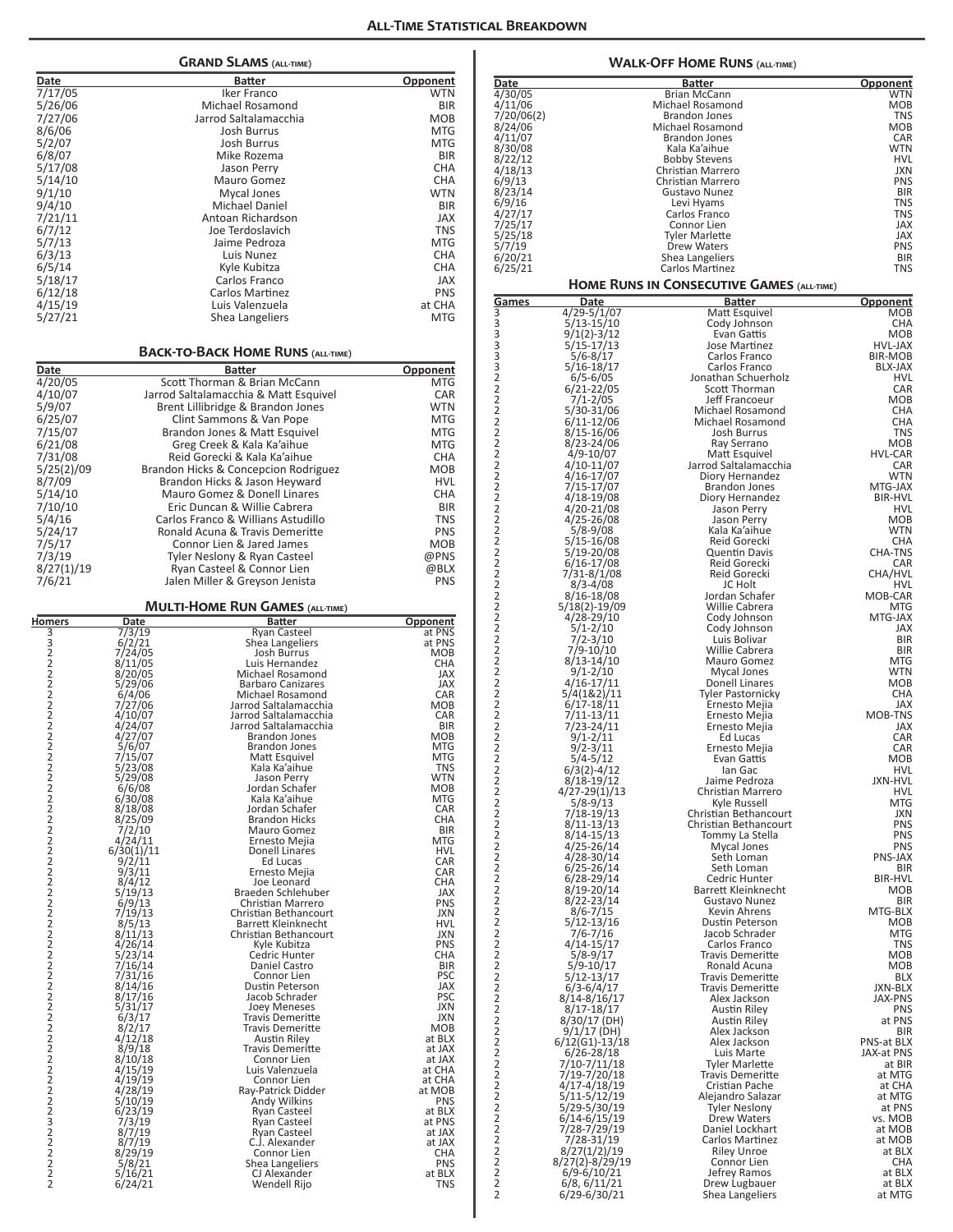| <b>DAILY &amp; MONTHLY BREAKDOWN</b> |         |           |         |            |         |                          |          |
|--------------------------------------|---------|-----------|---------|------------|---------|--------------------------|----------|
| Day                                  | Home    | Road      | Total   | Month      | Home    | Road                     | Total    |
| Mondav                               | $0 - 0$ | $0 - 0$   | $0 - 0$ |            |         |                          |          |
| Tuesdav                              | $2 - 2$ | $3 - 1$   | $5-3$   | May        | $10-8$  | $2 - 4$                  | $12 - 2$ |
| Wednesday                            | $4 - 2$ | $4 - 1$   | $8 - 3$ | June       | $9 - 3$ | $9 - 5$                  | $18-8$   |
| Thursday                             | $5 - 3$ | $2 - 2$   | $7 - 5$ | July       | $5 - 1$ | $5 - 3$                  | $10 - 4$ |
| Fridav                               | $4 - 2$ | $3 - 4$   | $7-6$   | August     | $0-0$   | $0 - 0$                  | $0 - 0$  |
| Saturday                             | $6 - 0$ | $1 - 3$   | $7 - 3$ | September  | $0 - 0$ | $0 - 0$                  | $0 - 0$  |
| Sunday                               | $3 - 3$ | $3 - 1$   | $6 - 4$ | Postseason |         | $\overline{\phantom{a}}$ |          |
| Total                                | 24-12   | $16 - 12$ | 40-24   |            | 24-12   | $16-12$                  | 40-24    |

### **Starts By Position**

**1B:** Greyson Jenista (34), Drew Lugbauer (27), Riley Unroe (2)

**2B:** Jalen Miller (34), Wendell Rijo (23), Riley Unroe (6)

**3B:** CJ Alexander (43), Wendell Rijo (16). Riley Unroe (3) **SS:** Braden Shewmake (46), Wendell Rijo (12), Riley Unroe (4)

**LF:** Jefrey Ramos (28), Tyler Neslony (10), Jacob Pearson (18), Greyson Jenista (6), Harris (1)

**CF:** Justin Dean (55), Tyler Neslony (3), Jacob Pearson (6) **RF:** Trey Harris (51), Jacob Pearson (3), Greyson Jenista (7), Justin Dean (1)

- **C:** Shea Langeliers (46), Hendrik Clementina (9), Drew Lugbauer (1), Carlos Martinez (7) **P:** Hayden Deal (12), Nolan Kingham (9), Mitch Stallings (2), Odalvi Javier (11), Victor Vodnik (6), Matt Withrow (3), AJ Puckett (8), Jose Rodriguez (4), Touki Toussaint (1), Spencer Strider (4), Bryce Elder (4)
- **DH:** Tyler Neslony (2), Jefrey Ramos (8), Jalen Miller (5), Drew Lugbauer (16), Shea Langeliers (5), Greyson Jenista (3). Jacob Pearson (1), Riley Unroe (5), Wendell Rijo (2) Hendrik Clementina (7), CJ Alexander (3), Braden Shewmake (1), Trey Harris (2)

### **Starts By Batting Order**

- **1:** Justin Dean (41), Wendell Rijo (6), Braden Shewmake (10), Riley Unroe (2), Tyler Neslony (3), Greyson Jenista (1)
- **2:** Braden Shewmake (19), Wendell Rijo (9), Riley Unroe (6), Justin Dean (13), Jacob Pearson (1), Trey Harris (14)
- **3:** Trey Harris (26), Greyson Jenista (1), Shea Langeliers (13), CJ Alexander (7), Wendell Rijo (3), Drew Lugbauer (13)
- **4:** Shea Langiliers (34), CJ Alexander (16), Greyson Jenista (5), Drew Lugbauer (4), Trey Harris (2), Wendell Rijo (2)
- **5:** CJ Alexander (13), Jefrey Ramos (4), Drew Lugbauer (3), Shea Langeliers (4), Greyson Jenista (5), Riley Unroe (1), Trey Harris (8), Wendell Rijo (6), Braden Shewmake (19)
- **6:** Jefrey Ramos (16), Greyson Jenista (5), Drew Lugbauer (9), Tyler Neslony (2), CJ Alexander (7), Hendrik Clementina (2), Jacob Pearson (2), Wendell Rijo (10), Trey Harris (4), Riley Unroe (1), Carlos Martinez (4)
- **7:** Greyson Jenista (19), Tyler Neslony (4), Wendell Rijo (5), Jefrey Ramos (5), Hendrik Clementina (4), Drew Lugbauer (7), CJ Alexander (4), Riley Unroe (7), Jacob Pearson (4), Carlos Martinez (1), Jalen Miller (2)
- **8:** Tyler Neslony (2), Hendrik Clementina (11), Wendell Rijo (4), Drew Lugbauer (7), Jalen Miller (17), Greyson Jenista (6), Jacob Pearson (3), Jefrey Ramos (10), Carlos Martinez (2)
- **9:** Jalen Miller (2), Wendell Rijo (6), Jacob Pearson (17), Tyler Neslony (5), Drew Lugbauer (1),
- Justin Dean (1), Jefrey Ramos (1), Riley Unroe (2), Greyson Jenista (9)

**Date Opponent Result Record W-L-S 5/29 MTG W, 1-0 1-0 Latcham-Pelaez 5/30 MTG W, 2-1 2-0 Hernandez-Peguero 6/11 at BLX L, 4-3 2-1 Webb-White 7/1 at MTG W, 14-12 3-1 White-Valverde-Nunn 2005: 5-5 2006: 8-7 2007: 8-6 2008: 6-4 2009: 7-6 2010: 6-7 2011: 3-8 2012: 7-9 2013: 10-5 2014: 8-7 2015: 8-6 2016: 9-9 2017: 8-9 2018: 5-5** 2005: 5-5 2006: 8-7<br>2012: 7-9 2013: 10-5<br>2019: 7-7 2021: 3-1 **All-Time Record: 108-100 Since 2018 (2B): 15-13 Extra-Inning Games**

### **Doubleheaders/7-inning Games**

| Date Opponent                                                                    | Result                                                | Record                                                 |                            | W-L-S                   |
|----------------------------------------------------------------------------------|-------------------------------------------------------|--------------------------------------------------------|----------------------------|-------------------------|
| 5/6 G1 PNS                                                                       | L, 5-1                                                | $0 - 1$                                                |                            | Eder-Kingham            |
| 5/6 G2 PNS                                                                       | $L, 6-1$                                              | $0 - 2$                                                |                            | Stevens-Stallings       |
| 5/14 G1@BLX                                                                      | $L, 3-2$                                              | $0 - 3$                                                |                            | Francis-Vodnik-Cousins  |
| 5/14 G2@BLX                                                                      | W, 2-0                                                | $1 - 3$                                                |                            | McLaughlin-Erceg-Graham |
| 5/20 G1 CHA                                                                      | $L.3-1$                                               | $1 - 4$                                                |                            | Byrne-Deal-Howard       |
| 5/20 G2 CHA                                                                      | W, 3-1                                                | $2 - 4$                                                |                            | Bacon-Curlis            |
| 7/8<br><b>PNS</b>                                                                | W. 9-5                                                | $3 - 4$                                                |                            | Ramirez-Lindgren        |
| 2005: 5-5<br>$2006: 8-7$<br>2012: 7-7<br>$2013: 4-4$<br>2019: 9-11<br>$2021:3-4$ | 2007: 8-6<br>$2008: 6-4$<br>$2015: 4-2$<br>$2014:7-3$ | $2009:5-9$<br>$2010: 4-4$<br>$2016: 1-3$<br>$2017:3-9$ | $2011: 5-3$<br>2018: 13-10 |                         |
|                                                                                  |                                                       | All-Time Record: 91-90                                 |                            |                         |

| <b>SERIES BREAKDOWN</b> |                |                |                                                  |               |  |  |  |  |
|-------------------------|----------------|----------------|--------------------------------------------------|---------------|--|--|--|--|
|                         | Home           | Road           | Overall                                          | <b>Sweeps</b> |  |  |  |  |
| <b>Type</b>             | Won-Lost-Split | Won-Lost-Split |                                                  |               |  |  |  |  |
| 6-Game                  | $3 - 1 - 1$    | $0 - 2 - 2$    | $5 - 3 - 2$                                      |               |  |  |  |  |
| Double Headers          | $0 - 1 - 1$    | $0 - 0 - 1$    | $0 - 1 - 2$                                      |               |  |  |  |  |
| <b>Series Dates</b>     | Opponent       | Record         | <b>Notes</b>                                     |               |  |  |  |  |
| May 5-9                 | Pensacola      | $2 - 4$        | Won final two games                              |               |  |  |  |  |
| May 11-16               | at Biloxi      | $2 - 4$        | Gave up 28 runs                                  |               |  |  |  |  |
| May 18-23               | Chattanooga    | $3 - 3$        | Each team won every other game                   |               |  |  |  |  |
| May 25-30               | Montgomery     |                | 5-1 Back-to-Back walk-off wins in 10th 5/29-5/30 |               |  |  |  |  |
| June 1-6                | at Pensacola   |                | 3-3 Shea Langeliers 3-HR game on 6/2, 9-4 win    |               |  |  |  |  |
| June 8-13               | at Biloxi      | $5-1$          | Outscored Biloxi 38-20, hit 12 HR                |               |  |  |  |  |
| June 15-20              | Birmingham     |                | 5-1 Won L5, walk-off wins 6/19 (WP, 6/20 (HR)    |               |  |  |  |  |
| June 22-27              | Tennessee      |                | 4-2 Allowed just 7 runs in 6 games with 2 SHO    |               |  |  |  |  |
| June 29-July 4          | at Montgomery  | $3 - 3$        | Outscored 36-35                                  |               |  |  |  |  |
| July 6-11               | Pensacola      |                | 5-1 Walk-off win on 7/9 and No-Hitter on 7/10    |               |  |  |  |  |

| <b>ONE-RUN GAMES</b>                                  |                                                          |                            |                           |                            |                            |                            |                            |  |
|-------------------------------------------------------|----------------------------------------------------------|----------------------------|---------------------------|----------------------------|----------------------------|----------------------------|----------------------------|--|
| Date<br>Opponent                                      |                                                          | Result                     |                           | Record                     |                            |                            | $W-L-S$                    |  |
| 5/5<br><b>PNS</b>                                     |                                                          | $L, 2-1$                   |                           | $0 - 1$                    |                            |                            | Meyer-Deal-Hock            |  |
| 5/8<br><b>PNS</b>                                     |                                                          | $L, 3-2$                   |                           | $0 - 2$                    | McKenna-Hartman-Maldanoso  |                            |                            |  |
| 5/14 G1@BLX                                           |                                                          | $L, 3-2$                   |                           | $0 - 3$                    |                            |                            | Francis-Vodnik-Cousins     |  |
| 5/15                                                  | @BLX                                                     | $L, 1-0$                   |                           | $0 - 4$                    |                            |                            | Small-Mora-Hardy           |  |
| 5/19<br><b>CHA</b>                                    |                                                          | W, 4-3                     |                           | $1 - 4$                    |                            |                            | Ramirez-Keys-White         |  |
| 5/22<br><b>CHA</b>                                    |                                                          | W, 2-1                     |                           | $2 - 4$                    |                            |                            | McLaughlin-Robertson-White |  |
| 5/25<br><b>MTG</b>                                    |                                                          | W, 4-3                     |                           | $3 - 4$                    |                            |                            | Kingham-Myers-White        |  |
| 5/27<br><b>MTG</b>                                    |                                                          | W, 7-6                     |                           | $4 - 4$                    |                            |                            | Hernandez-Strong           |  |
| 5/29<br><b>MTG</b>                                    |                                                          | W, 1-0 (10)                |                           | $5 - 4$                    |                            |                            | Latcham-Pelaez             |  |
| 5/30<br><b>MTG</b>                                    |                                                          | W, 2-1 (10)                |                           | $6 - 4$                    | Hernandez-Peguero          |                            |                            |  |
| 6/1                                                   | @PNS                                                     | $L, 4-3$                   |                           | $6 - 5$                    |                            |                            | Bice-Ramirez-Hock          |  |
| 6/6<br>@PNS                                           |                                                          | W, 4-3                     |                           | $7 - 5$                    |                            |                            | Withrow-Bellatti-White     |  |
| 6/9                                                   | @BLX                                                     | W, 5-4                     |                           | $8 - 5$                    |                            |                            | Javier-Crawford            |  |
| 6/11                                                  | @BLX                                                     | L, $4-3(10)$               |                           | $8 - 6$                    | Webb-White                 |                            |                            |  |
| 6/16<br><b>BIR</b>                                    |                                                          | W, 2-1                     |                           | $9 - 6$                    |                            |                            | Puckett-Pilkington-White   |  |
| 6/19<br><b>BIR</b>                                    |                                                          | W, 3-2                     |                           | $10-6$                     |                            | Graham-Ledo                |                            |  |
| 6/20<br><b>BIR</b>                                    |                                                          | W, 7-6                     |                           | $11 - 6$                   |                            |                            | White-Paulino              |  |
| 6/25<br><b>TNS</b>                                    |                                                          | W, 4-3                     |                           | $12 - 6$                   |                            |                            | Hernandez-Ueckert          |  |
| 6/27<br><b>TNS</b>                                    |                                                          | $L, 2-1$                   |                           | $12 - 7$                   | Lugo-Puckett-Roberts       |                            |                            |  |
| 6/29<br>@MTG                                          |                                                          | W, 7-6                     |                           | $13 - 7$                   | Hoekstra-Pelaez-Wilson     |                            |                            |  |
| 7/7<br><b>PNS</b>                                     |                                                          | W, 4-3                     |                           | $14-7$                     |                            |                            | Latcham-Bice               |  |
| 7/9<br><b>PNS</b>                                     |                                                          | W, 5-4                     |                           | $15 - 7$                   |                            |                            | White-McInvale             |  |
|                                                       | 2006: 20-26<br>2005: 22-21<br>2012: 21-29<br>2013: 29-23 | 2007: 22-24<br>2014: 24-16 | 2008: 27-18<br>2015-29-25 | 2009: 29-29<br>2016: 28-21 | 2010: 20-25<br>2017: 17-29 | 2011: 19-34<br>2018: 15-21 |                            |  |
| 2019: 18-27<br>2021: 15-7<br>All-Time Record: 355-375 |                                                          |                            |                           |                            |                            |                            |                            |  |

|      |                                           |                                                                 | <b>SHUTOUTS</b>                                    |                                                           |
|------|-------------------------------------------|-----------------------------------------------------------------|----------------------------------------------------|-----------------------------------------------------------|
|      | Date Opponent                             | Result                                                          | Record                                             | $W-L-S$                                                   |
|      | 5/14 G2@BLX                               | W, 2-0                                                          | $1 - 0$                                            | McLaughlin-Erceg-Graham                                   |
| 5/15 | @BLX                                      | $L, 1-0$                                                        | $1 - 1$                                            | Small-Mora-Hardy                                          |
| 5/26 | <b>MTG</b>                                | $L, 3-0$                                                        | $1 - 2$                                            | Carrera-McLaughlin-Pelaez                                 |
| 5/29 | <b>MTG</b>                                | W. 1-0                                                          | $2 - 2$                                            | Latcham-Pelaez                                            |
| 6/12 | @BLX                                      | W, 3-0                                                          | $3 - 2$                                            | Kingham-Small-Hoekstra                                    |
| 6/15 | <b>BIR</b>                                | $L, 7-0$                                                        | $3 - 3$                                            | McClure-Javier                                            |
| 6/22 | <b>TNS</b>                                | $L, 2-0$                                                        | $3 - 4$                                            | Lugo-Puckett-Rodriguez                                    |
| 6/23 | <b>TNS</b>                                | W. 3-0                                                          | $4 - 4$                                            | Kingham-Sanders-Ramirez                                   |
| 6/26 | <b>TNS</b>                                | W, 5-0                                                          | $5 - 4$                                            | Javier-Katz-Withrow                                       |
| 7/10 | <b>PNS</b>                                | W. 6-0                                                          | $6 - 4$                                            | Elder-McCambley                                           |
|      | 2005: 13-7<br>$2012: 9-11$<br>2019: 16-16 | $2007:8-8$<br>2006: 10-7<br>2013: 14-12 2014: 16-7<br>2021: 6-4 | 2009: 8-12<br>2008: 12-9<br>2015: 11-12 2016: 9-10 | $2010: 9-10$<br>$2011: 8-8$<br>2017: 10-13<br>2018: 14-12 |

**All-Time Record: 174-156**

| <b>WALK-OFF WINS</b> |            |             |                        |                    |  |  |  |
|----------------------|------------|-------------|------------------------|--------------------|--|--|--|
| Date                 | Opponent   | Result      | Plaver                 | <b>Type of Hit</b> |  |  |  |
| 5/29                 | <b>MTG</b> | W, 1-0 (10) | Jalen Miller           | <b>SAC Fly</b>     |  |  |  |
| 5/30                 | <b>MTG</b> | W, 2-1 (10) | <b>Shea Langeliers</b> | Single             |  |  |  |
| 6/19                 | <b>BIR</b> | W, 3-2      | <b>Trey Harris</b>     | <b>Wild Pitch</b>  |  |  |  |
| 6/20                 | <b>BIR</b> | W. 7-6      | <b>Shea Langeliers</b> | Home Run           |  |  |  |
| 6/25                 | <b>TNS</b> | W. 4-3      | <b>Carlos Martinez</b> | Home Run           |  |  |  |
| 7/9                  | <b>PNS</b> | W. 5-4      | <b>Wendell Rijo</b>    | Single             |  |  |  |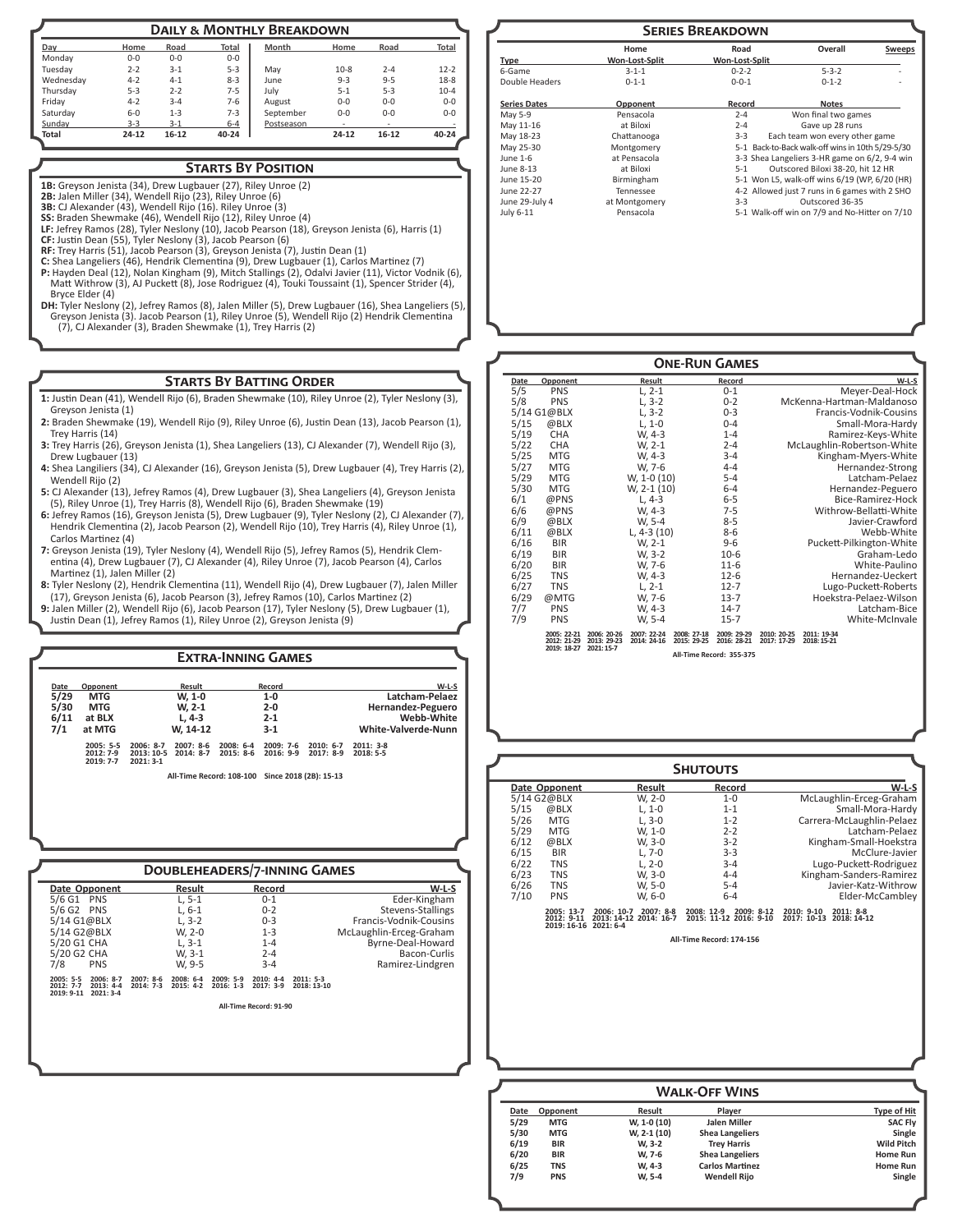|             | <b>Opening Day Roster</b><br>Pitchers: (15) Troy Bacon, Hayden Deal, Josh Graham, Matt Hartman, Jake Higgin-<br>botham, Kurt Hoekstra, Odalvi Javier, Nolan Kingham, Sean McLaughlin, Luis Mora,<br>Mitch Stallings, Victor Vodnik, Brandon White, Brooks Wilson, Matt Withrow<br>Catchers: (3) Hendrik Clementina, Shea Langeliers, Drew Lugbauer<br>Infielders: (5) CJ Alexander, Greyson Jenista, Jalen Miller, Braden Shewmake<br><b>Outfielders: (5)</b> Justin Dean, Trey Harris, Tyler Neslony, Jacob Pearson, Jefrey Ramos |  |
|-------------|------------------------------------------------------------------------------------------------------------------------------------------------------------------------------------------------------------------------------------------------------------------------------------------------------------------------------------------------------------------------------------------------------------------------------------------------------------------------------------------------------------------------------------|--|
| <u>May</u>  |                                                                                                                                                                                                                                                                                                                                                                                                                                                                                                                                    |  |
| 4           | Opening Day Roster Announced<br>RHP Will Latchum added to active roster from development list                                                                                                                                                                                                                                                                                                                                                                                                                                      |  |
| 11<br>11    | LHP Jake Higginbotham placed on the 7-day Injured List (retrl to 5/8)                                                                                                                                                                                                                                                                                                                                                                                                                                                              |  |
| 11          | OF Garrison Schwartz transferred to A+ Rome from M-Braves develop-<br>ment list                                                                                                                                                                                                                                                                                                                                                                                                                                                    |  |
| 18          | LHP Mitch Stallings transferred to High-A Rome                                                                                                                                                                                                                                                                                                                                                                                                                                                                                     |  |
| 18          | RHP AJ Puckett transferred to Mississippi from High-A Rome                                                                                                                                                                                                                                                                                                                                                                                                                                                                         |  |
| 18          | RHP Emmanuel Ramirez signed to MiLB Contract                                                                                                                                                                                                                                                                                                                                                                                                                                                                                       |  |
| 18<br>18    | LHP Chris Nunn signed to MiLB Contract<br>RHP Kurt Hoekstra placed on the Developmental List                                                                                                                                                                                                                                                                                                                                                                                                                                       |  |
| 18          | RHP Matt Hartman placed on the Development List                                                                                                                                                                                                                                                                                                                                                                                                                                                                                    |  |
| 18          | OF Jefrey Ramos placed on the Development List                                                                                                                                                                                                                                                                                                                                                                                                                                                                                     |  |
| 18          | INF Riley Unroe transferred to Mississippi from Triple-A Gwinnett                                                                                                                                                                                                                                                                                                                                                                                                                                                                  |  |
| 25          | RHP Daysbel Hernandez transferred to Mississippi from Triple-A Gwinnett                                                                                                                                                                                                                                                                                                                                                                                                                                                            |  |
| 25          | OF Jefrey Ramos reinstated from the Development List<br>OF Tyler Neslony placed on the Development List                                                                                                                                                                                                                                                                                                                                                                                                                            |  |
| 25<br>25    | RHP Luis Mora placed on the Development List                                                                                                                                                                                                                                                                                                                                                                                                                                                                                       |  |
| 25          | RHP Matt Hartman reinstated from the Development List and transferred                                                                                                                                                                                                                                                                                                                                                                                                                                                              |  |
|             | to High-A Rome                                                                                                                                                                                                                                                                                                                                                                                                                                                                                                                     |  |
| 29<br>29    | RHP Victor Vodnik placed on the 7-day Injured List (retro to 5/28)<br>RHP Jose Rodríguez transferred to Mississippi from Triple-A Gwinnett                                                                                                                                                                                                                                                                                                                                                                                         |  |
| <b>JUNE</b> |                                                                                                                                                                                                                                                                                                                                                                                                                                                                                                                                    |  |
| 1           | RHP Luis Mora reinstated from the Developmental List and transferred to                                                                                                                                                                                                                                                                                                                                                                                                                                                            |  |
|             | High-A Rome                                                                                                                                                                                                                                                                                                                                                                                                                                                                                                                        |  |
| 7           | RHP Emmanuel Ramirez placed on the Development List                                                                                                                                                                                                                                                                                                                                                                                                                                                                                |  |
| 8           | RHP Kurt Hoekstra reinstated from the Development List                                                                                                                                                                                                                                                                                                                                                                                                                                                                             |  |
| 11          | Manager Wyatt Toregas resigns<br>RHP Will Latcham placed on the Developmental List                                                                                                                                                                                                                                                                                                                                                                                                                                                 |  |
| 15<br>15    | RHP Emmanuel Ramirez reinstated from the Developmental List                                                                                                                                                                                                                                                                                                                                                                                                                                                                        |  |
| 17          | INF Riley Unroe placed on the 7-day Injured List                                                                                                                                                                                                                                                                                                                                                                                                                                                                                   |  |
| 17          | OF Tyler Neslony reinstated from the Development List                                                                                                                                                                                                                                                                                                                                                                                                                                                                              |  |
| 20          | RHP Touki Toussaint added to roster for MLB Rehab Assignment                                                                                                                                                                                                                                                                                                                                                                                                                                                                       |  |
| 22          | RHP Jose Rodriguez transferred to Triple-A Gwinnett from Mississippi                                                                                                                                                                                                                                                                                                                                                                                                                                                               |  |
| 22          | RHP Spencer Strider transferred to Mississippi from High-A Rome                                                                                                                                                                                                                                                                                                                                                                                                                                                                    |  |
| 22<br>22    | RHP Touki Toussaint's MLB Rehab Assignment transferred to Triple-A Gwinnett<br>RHP Will Latcham reinstated from the Development List                                                                                                                                                                                                                                                                                                                                                                                               |  |
| 22          | RHP Sean McLaughlin placed on the Development List                                                                                                                                                                                                                                                                                                                                                                                                                                                                                 |  |
| 23          | C Carlos Martinez transferred to Mississippi from Triple-A Gwinnett                                                                                                                                                                                                                                                                                                                                                                                                                                                                |  |
| 23          | C Hendrik Clementina placed on the Temporary Inactive List                                                                                                                                                                                                                                                                                                                                                                                                                                                                         |  |
| 26          | RHP Josh Graham placed on the 7-day Injured List                                                                                                                                                                                                                                                                                                                                                                                                                                                                                   |  |
| 29          | RHP Sean McLaughlin reinstated from the Development List                                                                                                                                                                                                                                                                                                                                                                                                                                                                           |  |
| 29<br>29    | RHP Nolan Kingham transferred to Triple-A Gwinnett<br>RHP Bryce Elder transferred to Mississippi from High-A Rome                                                                                                                                                                                                                                                                                                                                                                                                                  |  |
| <b>JULY</b> |                                                                                                                                                                                                                                                                                                                                                                                                                                                                                                                                    |  |
|             |                                                                                                                                                                                                                                                                                                                                                                                                                                                                                                                                    |  |
| 6           | C Hendrik Clementina reinstated from Temp. Inactive List - placed on Dev. List.                                                                                                                                                                                                                                                                                                                                                                                                                                                    |  |
| 9<br>9      | RHP Victor Vodnik reinstated from the 7-day Injured List<br>RHP AJ Puckett transferred from Mississippi to High-A Rome                                                                                                                                                                                                                                                                                                                                                                                                             |  |
| 10          | LHP Chris Nunn released by the Atlanta Braves organization                                                                                                                                                                                                                                                                                                                                                                                                                                                                         |  |
| 12          | OF Tyler Neslony traded to Chicago White Sox organization                                                                                                                                                                                                                                                                                                                                                                                                                                                                          |  |
| 13          | RHP Indigo Diaz transferred to Mississippi from High-A Rome                                                                                                                                                                                                                                                                                                                                                                                                                                                                        |  |
| 13          | C Hendrik Clementina reinstated from the Development List                                                                                                                                                                                                                                                                                                                                                                                                                                                                          |  |
| 13          | RHP Kurt Hoekstra placed on the 7-day Injured List                                                                                                                                                                                                                                                                                                                                                                                                                                                                                 |  |
| 14          | OF Jefrey Ramos placed on the 7-day Injured List<br>INF Riley Unroe reinstated from the Injured List                                                                                                                                                                                                                                                                                                                                                                                                                               |  |
| 14          |                                                                                                                                                                                                                                                                                                                                                                                                                                                                                                                                    |  |
|             |                                                                                                                                                                                                                                                                                                                                                                                                                                                                                                                                    |  |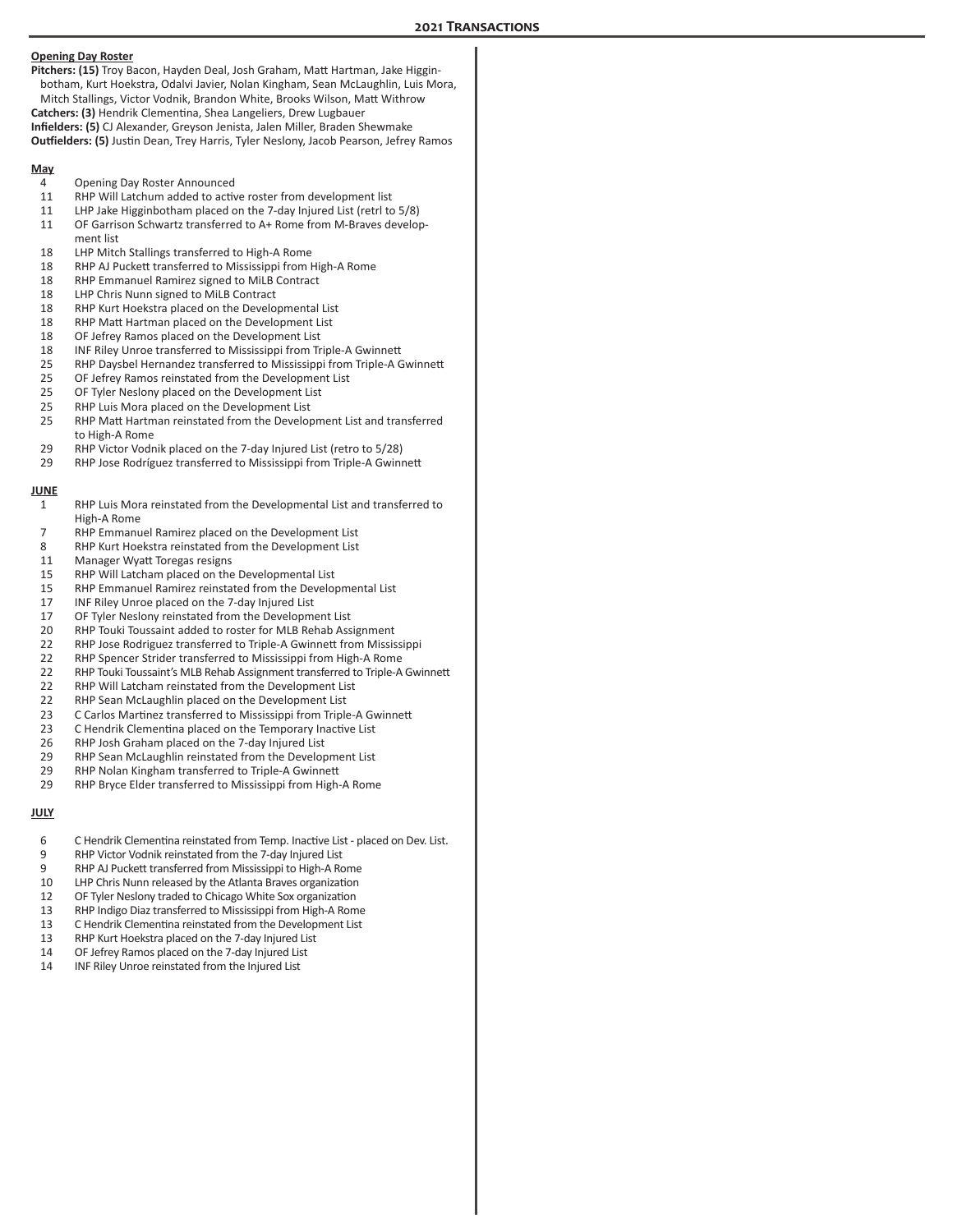| Date            | <u>Opp.</u>  | Result             | W-L-S                                                                | Att.                     | <b>TOG</b>         | Pos.         | +/-                      |
|-----------------|--------------|--------------------|----------------------------------------------------------------------|--------------------------|--------------------|--------------|--------------------------|
| 5/5             | <b>PNS</b>   | $L, 2-1$           | Meyer-Deal-Hock                                                      | 2.307                    | 2:25               | T-2nd        | $-1.0$                   |
| 5/6 G1 PNS      |              | L, 5-1             | Eder-Kingham                                                         |                          | 2:19               | T-3rd        | $-1.5$                   |
| 5/6 G2 PNS      |              | $L.6-1$            | <b>Stevens-Stallings</b>                                             | 1,909                    | 2:39               | 4th          | $-3.0$                   |
| 5/7             | <b>PNS</b>   |                    | L, 3-2 McKenna-Hartman-Maldanado2,299                                |                          | 3:17               | 4th          | $-4.0$                   |
| 5/8             | <b>PNS</b>   | W, 5-2             | Bacon-Lindgren                                                       | 2,608                    | 2:40               | T-3rd        | $-3.0$                   |
| 5/9             | <b>PNS</b>   | W, 6-2 (7)         | <b>Hoekstra-Stewart</b>                                              | 1,706                    | 2:31               | 3rd          | $-2.0$                   |
| 5/12            | at BLX       | W, 6-3             | Kingham-Zavalos-White                                                | 1,109                    | 3:09               | T-2nd        | $-1.5$                   |
| 5/13            | at BLX       | L, 7-5             | Hardy-Latchum-Cousins                                                | 2,101                    | 2:55               | T-2nd        | $-1.5$                   |
| $5/14G1$ at BLX |              | $L, 3-2$           | Francis-Vodnik-Cousins                                               | $\overline{\phantom{0}}$ | 2:07               | 3rd          | $-2.0$                   |
| 5/14G2 at BLX   |              | W, 2-0             | McLaughlin-Erceg-Graham                                              | 2,889                    | 2:38               | 3rd          | $-2.0$                   |
| 5/15            | at BLX       | $L, 1-0$           | Small-Javier-Hardy                                                   | 3,482                    | 2:42               | T-3rd        | $-2.0$                   |
| 5/16<br>5/19    | at BLX       | L, 14-10           | Hintzen-Stallings                                                    | 2,257                    | 3:44               | 4th          | $-2.0$                   |
| 5/20G1CHA       | <b>CHA</b>   | W, 4-3<br>$L, 3-1$ | Ramirez-Keys-White<br><b>Byrne-Deal-Howard</b>                       | 1,304                    | 2:19<br>1:59       | T-2nd<br>3rd | $-1.5$<br>$-2.0$         |
| 5/20G2CHA       |              | W, 3-1             | <b>Bacon-Curlis</b>                                                  | 2,237                    | 2:00               | T-3rd        | $-2.0$                   |
| 5/21            | <b>CHA</b>   | L, 4-1             | Olson-Nunn-Diaz                                                      | 2,616                    | 2:45               | 4th          | $-3.0$                   |
| 5/22            | <b>CHA</b>   | W, 2-1             | McLaughlin-Robertson-White 4,027                                     |                          | 2:43               | T-3rd        | $-3.0$                   |
| 5/23            | <b>CHA</b>   | L, 10-5            | Wynne-Puckett                                                        | 1,597                    | 3:15               | 4th          | $-4.0$                   |
| 5/25            | <b>MTG</b>   | W, 4-3             | Kingham-Myers-White                                                  | 1,597                    | 2:40               | T-2nd        | $-4.0$                   |
| 5/26            | <b>MTG</b>   | $L, 3-0$           | Carrera-McLaughlin-Pelaez                                            | 1,433                    | 3:14               | T-3rd        | $-5.0$                   |
| 5/27            | <b>MTG</b>   | W, 7-6             | <b>Hernandez-Strong</b>                                              | 2,238                    | 3:08               | T-2nd        | $-4.0$                   |
| 5/28            | <b>MTG</b>   | W, 10-6            | Javier-Baz                                                           | 2,257                    | 2:55               | 2nd          | $-4.0$                   |
| 5/29            | <b>MTG</b>   | W, 1-0 (10)        | Latcham-Pelaez                                                       | 3,777                    | 2:59               | 2nd          | $-3.0$                   |
| 5/30            | <b>MTG</b>   | W, 2-1 (10)        | Hernandez-Peguero                                                    | 3,511                    | 2:59               | 2nd          | $-3.0$                   |
| <b>MAY</b>      |              |                    | Home: 10-8 - Road: 2-4 - Overall: 12-12 - Avg Home Att: 2,339        |                          |                    | T-7th        |                          |
|                 |              |                    |                                                                      |                          |                    |              |                          |
| Date            | Opp.         | <b>Result</b>      | $W-L-S$                                                              | Att.                     | <b>TOG</b>         | Pos.         | <u>+/-</u>               |
| 6/1             | @PNS         | $L, 4-3$           | Bice-Ramirez-Hock                                                    | 3,209                    | 2:47               | 2nd          | $-4.0$                   |
| 6/2             | @PNS         | W, 9-4             | Deal-Leibrandt                                                       | 4,109                    | 3:04               | 2nd          | $-3.0$                   |
| 6/3             | @PNS         | W, 5-2             | Javier-Lindgren                                                      | 4,555                    | 2:47               | 2nd          | $-2.0$                   |
| 6/4             | @PNS         | $L, 4-1$           | Stewart-Nunn-Hock                                                    | 5,038                    | 2:50               | 2nd          | $-3.0$                   |
| 6/5             | @PNS         | $L, 4-1$           | Meyer-Rodriguez-McKenna                                              | 5,038                    | 2:15               | 2nd          | $-4.0$                   |
| 6/6             | @PNS         | W, 4-3             | Withrow-Bellatti-White                                               | 4,109                    | 2:41               | 2nd          | $-3.0$                   |
| 6/8<br>6/9      | @BLX         | W, 10-6            | Hoekstra-Zavolas<br>Javier-Crawford                                  | 1,659                    | 3:28               | 2nd          | $-3.0$                   |
| 6/10            | @BLX<br>@BLX | W, 5-4<br>W, 6-4   | McLaughlin-Erceg-White                                               | 1,469<br>2,621           | 2:38<br>2:48       | 2nd<br>2nd   | $-2.0$<br>$-2.0$         |
| 6/11            | @BLX         | L, $4-3(10)$       | Webb-White                                                           | 2,805                    | 2:39               | 2nd          | $-2.0$                   |
| 6/12            | @BLX         | W, 3-0             | Kingham-Small-Hoekstra                                               | 2,954                    | 2:23               | 2nd          | $-1.0$                   |
| 6/13            | @BLX         | W, 11-2 (7)        | Wilson-Zavolas                                                       | 1,702                    | 2:48               | 2nd          | $-1.0$                   |
| 6/15            | <b>BIR</b>   | L, 7-0             | <b>McClure-Javier</b>                                                | 1,512                    | 2:51               | 2nd          | $-2.0$                   |
| 6/16            | <b>BIR</b>   | W, 2-1             | Puckett-Pilkington-White                                             | 1,913                    | 2:13               | 2nd          | $-1.0$                   |
| 6/17            | <b>BIR</b>   | W, 7-1             | Rodriguez-Battenfield                                                | 3,005                    | 2:33               | 2nd          | $-1.0$                   |
| 6/18            | <b>BIR</b>   | W, 8-4             | Kingham-Vargas                                                       | 2,414                    | 2:47               | 2nd          | $-0.5$                   |
| 6/19            | <b>BIR</b>   | W, 3-2             | Graham-Ledo                                                          | 2,811                    | 2:53               | 2nd          | $-1.0$                   |
| 6/20            | BIR          | W, 7-6             | <b>White-Paulino</b>                                                 | 2,052                    | 3:27               | 2nd          | $-1.0$                   |
| 6/22            | <b>TNS</b>   | $L, 2-0$           | Lugo-Puckett-Rodriguez                                               | 1,728                    | 2:59               | 2nd          | $-2.0$                   |
| 6/23            | TNS          | W, 3-0             | Kingham-Sanders-Ramirez                                              | 1,888                    | 2:42               | 2nd          | $-1.0$                   |
| 6/24            | <b>TNS</b>   | W, 6-2             | Wilson-Uelmen                                                        | 2,216                    | 2:41               | T-1st        | $\qquad \qquad \cdots$   |
| 6/25            | TNS          | W, 4-3             | <b>Hernandez-Ueckert</b>                                             | 2,898                    | 2:54               | T-1st        | --                       |
| 6/26            | TNS          | W, 5-0             | Javier-Katz-Withrow                                                  | 2,834                    | 2:38               | 1st          | $+1.0$                   |
| 6/27            | <b>TNS</b>   | $L, 2-1$           | Lugo-Puckett-Roberts                                                 | 1,474                    | 2:49               | 1st          | $+1.0$                   |
| 6/29            | @MTG         | W, 7-6             | Hoekstra-Pelaez-Wilson                                               | 2,287                    | 3:17               | 1st          | $+1.0$                   |
| 6/30            | @MTG         | L, 6-3             | Myers-Strider-Valverde                                               | 2,025                    | 3:04               | T-1st        | --                       |
|                 |              |                    |                                                                      |                          |                    |              |                          |
| <b>JUNE</b>     |              |                    | Home: 9-3 - Road: 9-5 - Overall: 18-8 - Home Att: 26,745   2,229 AVG |                          |                    |              |                          |
| 7/1             |              | @MTG W, 14-12      | White-Valverde-Nunn                                                  | 3,125                    | 4:13               | 1st          | $+1.0$                   |
| 7/2             | @MTG         | $L, 3-1$           | Pelaez-Javier-Muller                                                 | 2,069                    | $2:25$ (:47) T-1st |              | $\overline{\phantom{a}}$ |
| 7/3             | @MTG         | L, 7-4             | Brink-Puckett-Miller                                                 | 5,369                    | 3:10               | 2nd          | $-1.0$                   |
| 7/4             | @MTG         | W, 6-2             | Elder-De Horta                                                       | 7,253                    | 2:49               | 2nd          | $-1.0$                   |
| 7/6             | <b>PNS</b>   | W, 8-1             | <b>Strider-Cabrera</b>                                               | 1,422                    | 3:02               | T-1st        | --                       |
| 7/7             | <b>PNS</b>   | W, 4-3             | Latcham-Bice                                                         | 1,970                    | 2:40 (:30) 1st     |              | $+1.0$                   |
| 7/8             | <b>PNS</b>   | W, 9-5 (7)         | Ramirez-Lindgren                                                     | 2,221                    | 2:13               | 1st          | $+2.0$                   |
| 7/9             | PNS          | W, 5-4             | White-McInvale                                                       | 3,107                    | 2:55               | 1st          | $+3.0$                   |
| 7/10            | <b>PNS</b>   | W, 6-0             | <b>Elder-McCambley</b>                                               | 3,808                    | 2:48               | 1st          | $+4.0$                   |
| 7/11            | <b>PNS</b>   | L, 10-4            | Cabrera-Strider                                                      | 1,413                    | 2:53               | 1st          | $+3.0$                   |
| 7/13            | @TNS         | W, 11-4            | Deal-Chalmers                                                        | 4,934                    | 2:54               | 1st          | $+3.0$                   |
| 7/14            | @TNS         | W, 5-3             | Javier-Assad-Hernandez                                               | 3,466                    | 3:12               | 1st          | $+4.0$                   |
| 7/15            | @TNS         | $L, 10-2$          | Hudson-Vodnik                                                        | 5,125                    | 3:26               | 1st          | $+3.0$                   |
| 7/16            | @TNS         | W, 6-4             | Elder-Sanders                                                        | 6,932                    | 2:46               | 1st          | $+4.0$                   |
|                 |              |                    |                                                                      |                          |                    |              |                          |
| <b>JULY</b>     |              |                    | Home: 5-1 - Road: 5-3 - Overall: 10-4 - Home Att: 13,941   2,324 AVG |                          |                    |              |                          |